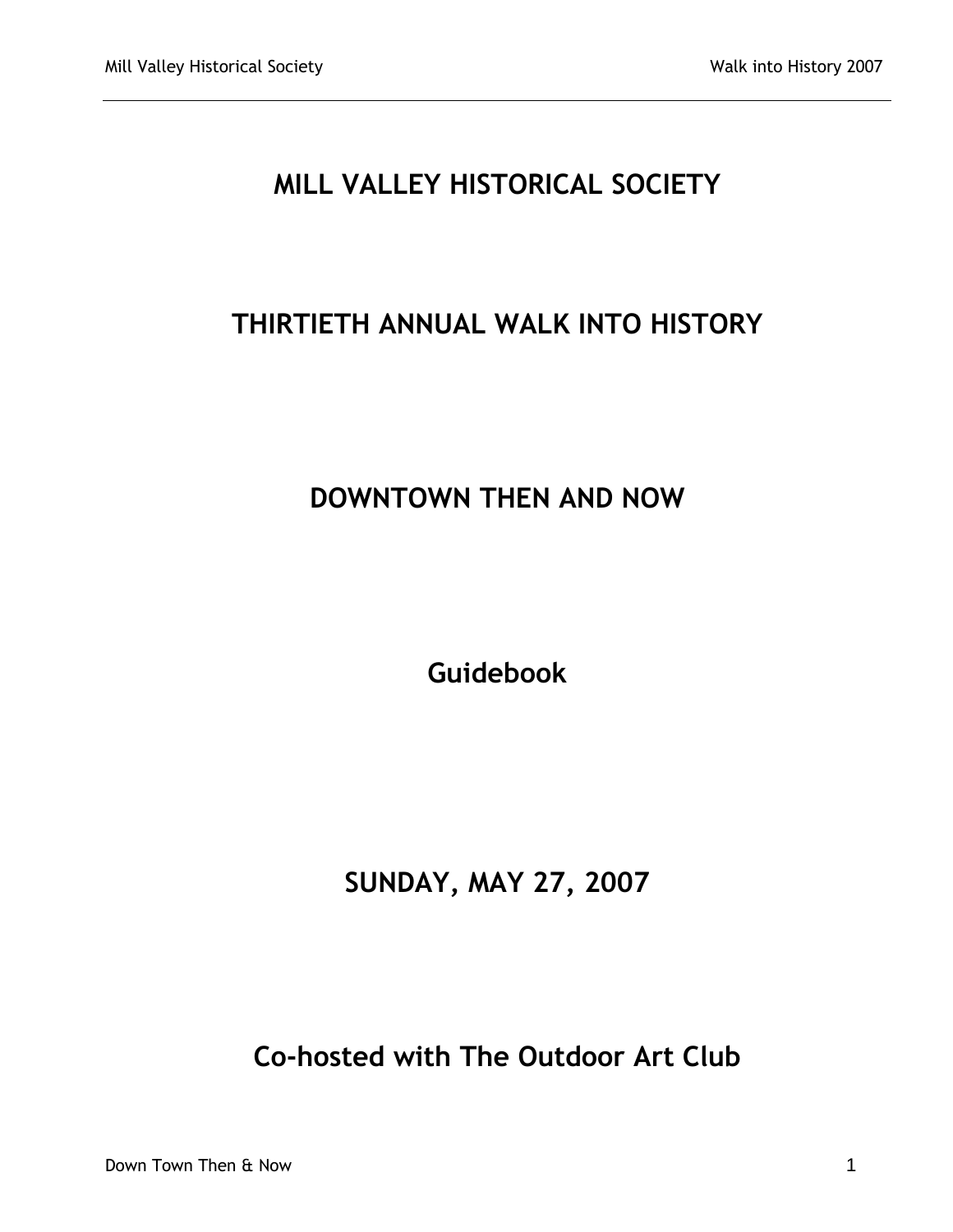TO THE GUIDES:

This is the 30th year that the Mill Valley Historical Society has organized a Walk Into History thanks to the efforts of many volunteers working throughout the year as well as on the day of the Walk.

Guides are special volunteers with a responsibility to provide a group of walkers with an interesting, informative, enjoyable and safe experience.

Several guides have been leading these walks for many years. The fact that they continue to volunteer to be a guide is an indication of their enjoyment and commitment.

If this is your first year as a guide, we welcome you and hope you will find as much pleasure in learning and sharing the history of Mill Valley as the old timers do.

Walk-Into-History Chair: John Leonard

Guidebook Editor: Chuck Oldenburg

Guidebook Producer: Laureen Novak

Researchers: Gene Stocking, Barbara Ford and Chuck Oldenburg

Dedicated to Former Researchers: Norman (Bud) Ortman and Ron Olson

Guide leader: Barbara Ford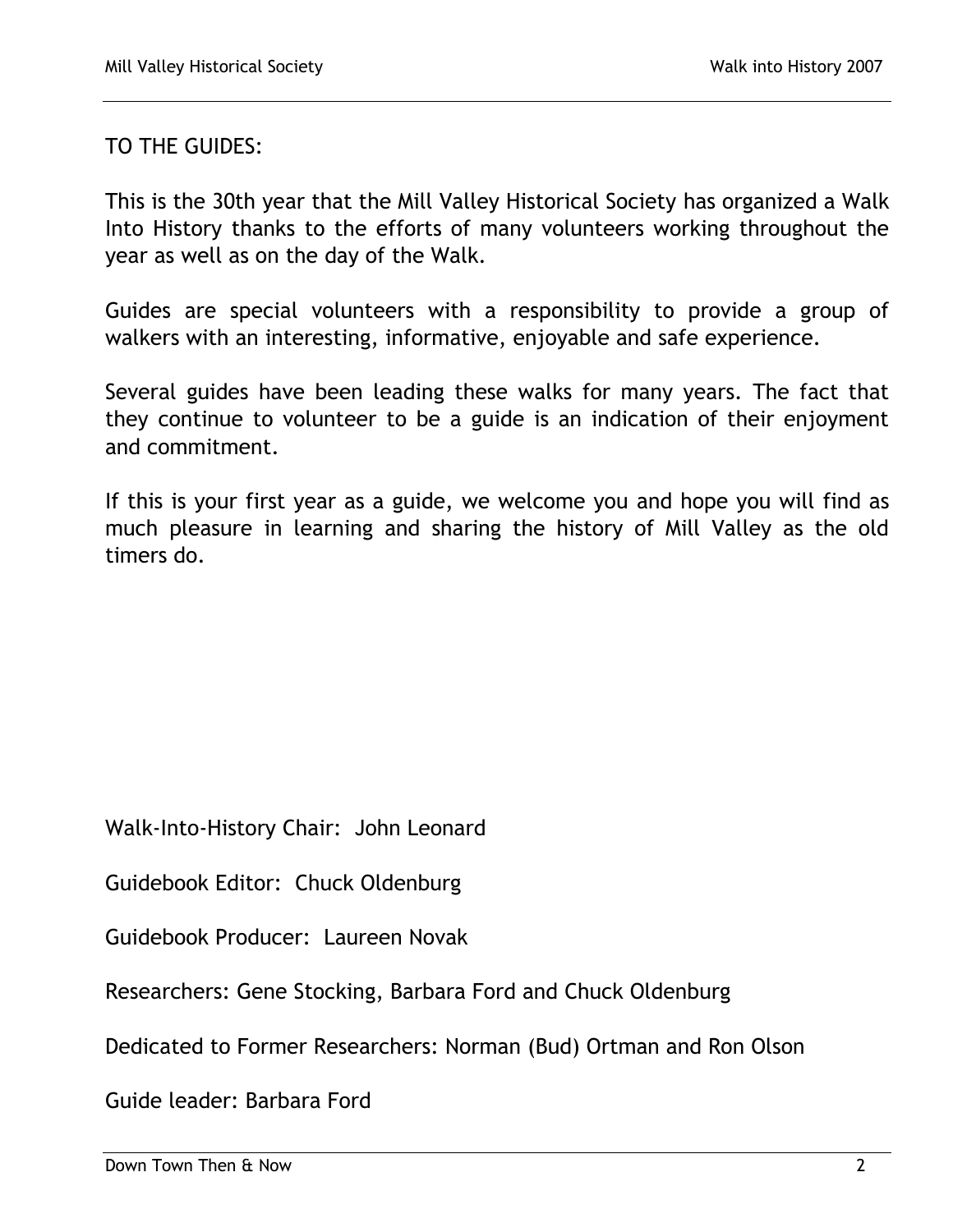## **TIPS AND TRICKS FOR GUIDES**

## SAFETY FIRST

The appropriate side of the street is identified for each sidewalk, as are crosswalks at required street crossings. Be alert for cars and bicycles.On Memorial Day weekend the sidewalks will have sales tables. A great many people will be milling around. It will be a challenge to keep your group together. Designated stops are in locations where there should be no sidewalk sales tables.

## OTHER TIPS

Thank you for being a Walk-Into-History guide. Welcome to those who are leading a walk for the first time. We hope you enjoy the experience as much as the returning guides who tell us they look forward to the experience.

To be a successful guide requires a commitment of time, energy and preparation. The objective is to provide good leadership and well-presented historical information. It is essential that you have the desire and devotion to offer your group an informative and enjoyable Walk-Into-History. The following instructions can make your job easier: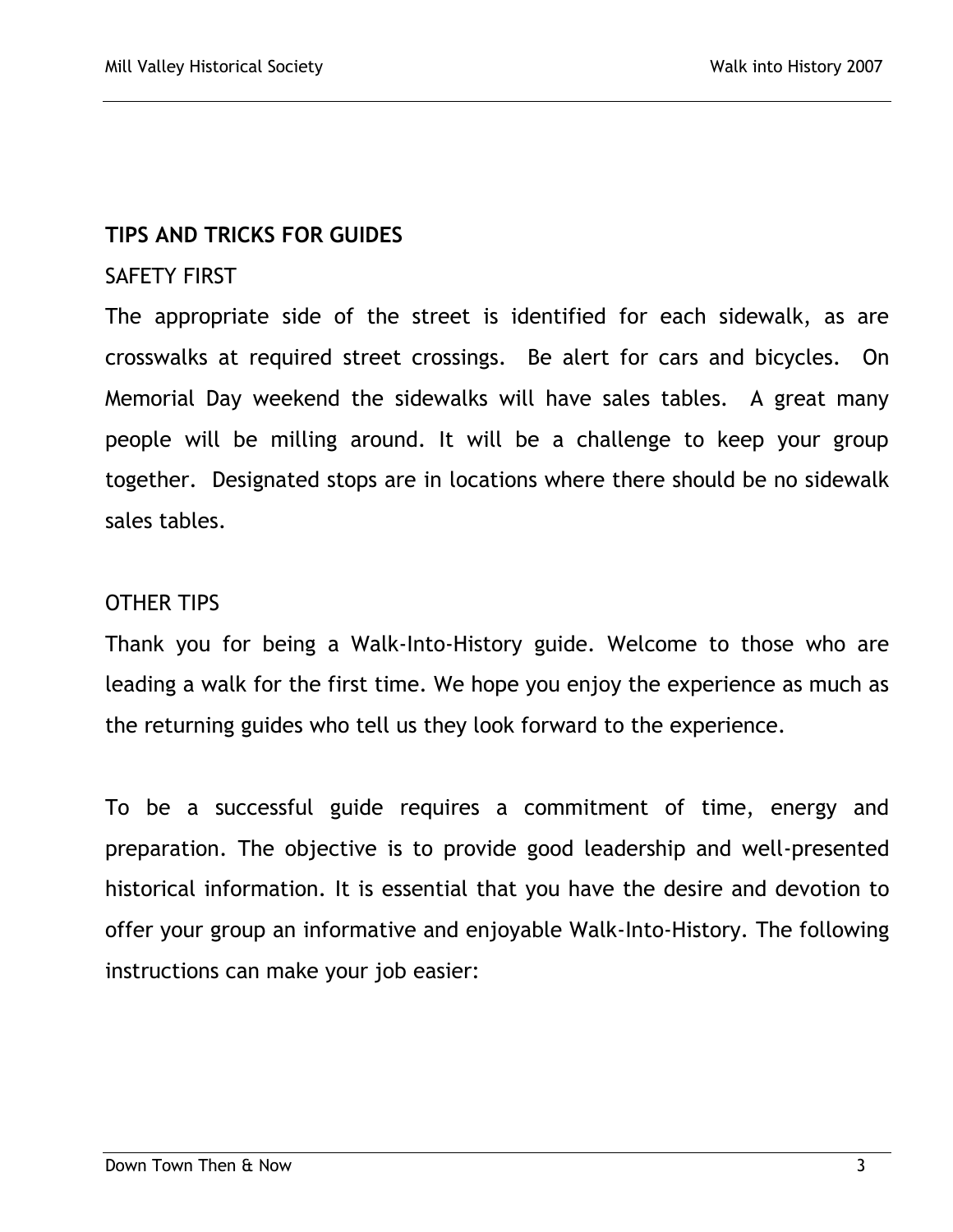1. Read the guidebook several times to familiarize yourself with its contents. You will be better able to energize your presentation and connect with your audience if you impart the information in your own words.

2. Practice the walk several times. Each guide is required to go on two walks that are conducted by a guide trainer. You should also do one or more practice walks with a friend who can give you feedback on your presentation.

3. Be a strong leader. Keep your group together. At each stop, face the group with your back to what you are describing. Make eye contact.

4. Don't try to cover everything in the guidebook. Focus on what you believe is particularly interesting at each stop.

5. Do not read from the guidebook. Use it primarily for reference only. Tell the story, show pertinent photos and encourage comments and questions. When appropriate, resort to, wait a minute - I'll check the Guidebook.

6. Welcome any information that walkers may wish to contribute. Make a note of it and pass it on to the guide leader, Barbara Ford, after the walk.

Guides and walkers have enjoyed the annual Walk Into History for almost three decades. Good luck, have fun and enjoy the experience of leading a group of walkers interested in the history of Mill Valley.

**Lead the group outside the Outdoor Art Club side gate onto West Blithedale.**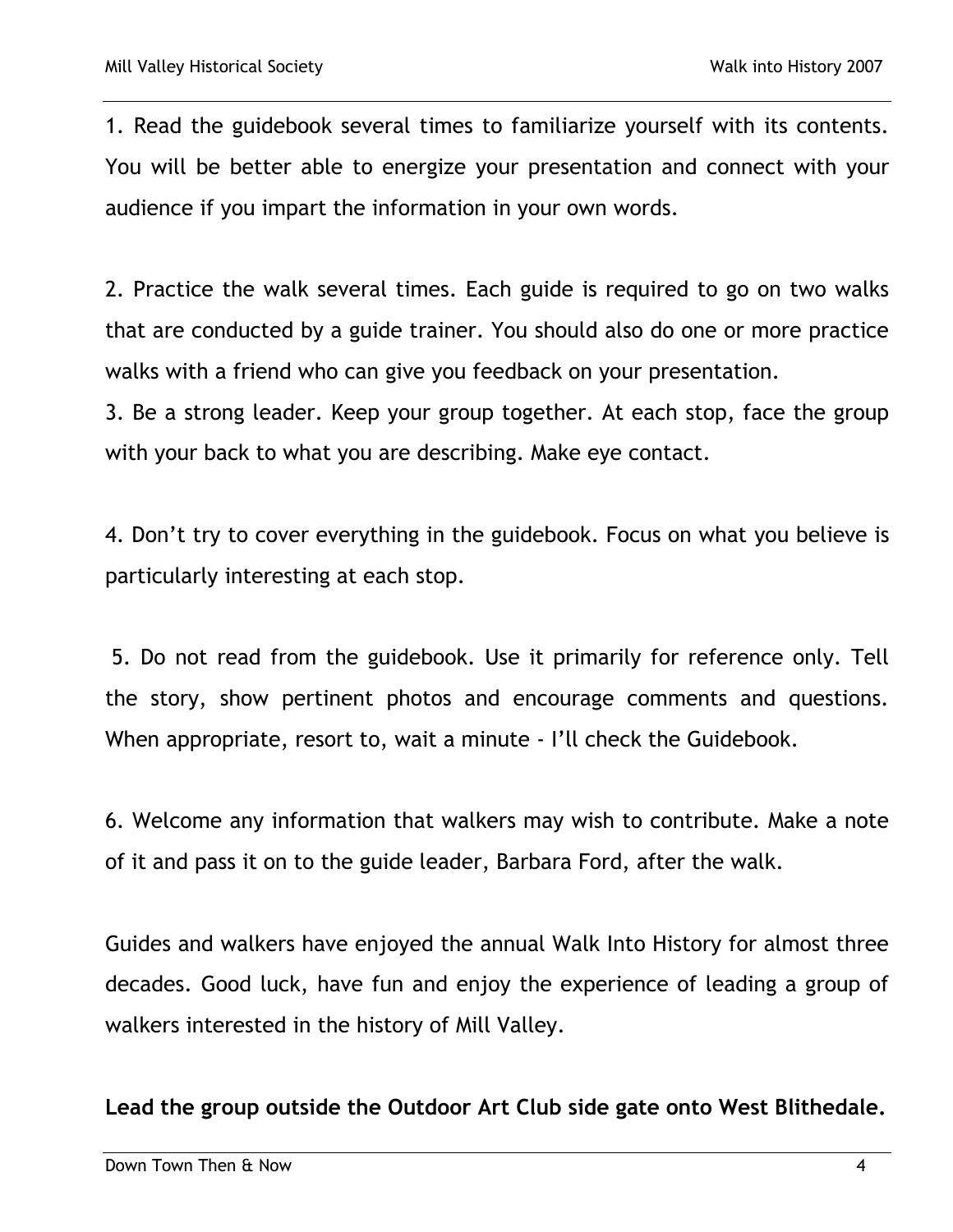**Stop #1.** Along the fence on West Blithedale**.**

**Start by covering the safety instructions on the previous page. Then provide an introduction and overview.**

# INTRODUCTION

This year marks the 30th Walk Into History sponsored by the Mill Valley Historical Society. Lucretia Hansen Little had been Mill Valley's Town Clerk and official historian. In 1977, illness forced her to retire and move away. A group of interested people established a Historical Society. Their primary goal was to make available all historical material relating to Mill Valley, including the invaluable collection of books, pictures and documents collected by Mrs. Little. Other goals established at the outset were:

- 1. Work for the library in all matters relating to the History Room
- 2. Take responsibility for the popular First Wednesday Programs
- 3. Continue the Oral History Program.

Today we will walk from the Outdoor Art Club through the downtown business district. We will make 14 more stops of historical interest. The time required is about 1-1/2 to 2 hours. The total distance is less than one mile on level or gently sloping sidewalks.

## **OVERVIEW**

The objective is to highlight significant changes that have taken place in downtown businesses. After the arrival of the railroad in Mill Valley in 1889,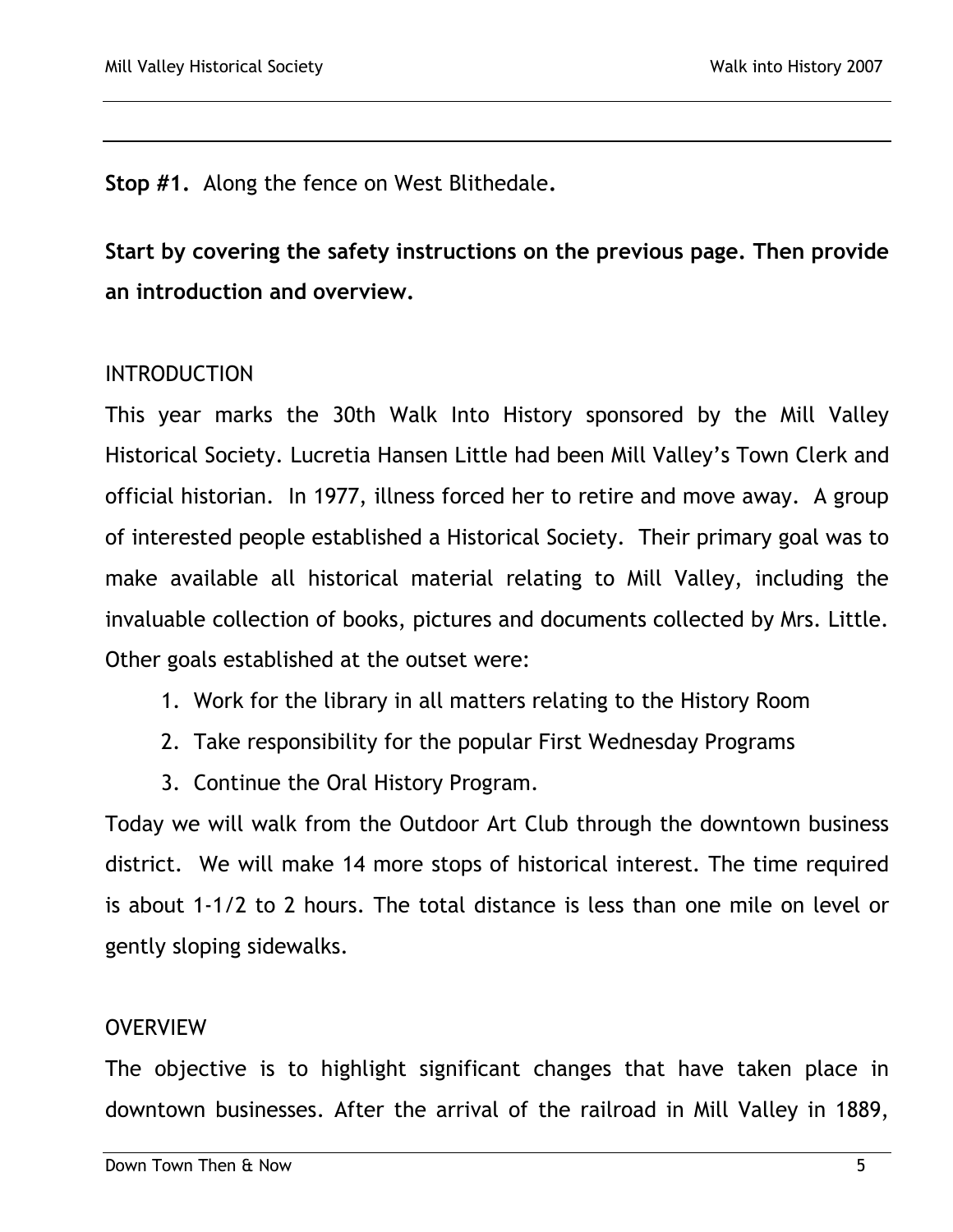and the land auction of 1890, nearby properties were purchased and buildings were built for businesses to serve the growing town. Since then, there have been many changes in the number and nature of the businesses. Technology has made some businesses obsolete, e.g., sales of coal, hay and kerosene. Cultural changes have had an effect, e.g., hair salons have replaced barbershops. Economic forces have sent pharmacies, hardware stores, gasoline stations and car dealerships elsewhere. Two small businesses founded in Mill Valley are now large chains, Smith & Hawken and Banana Republic. A few businesses are chains, e.g., Baskin Robbins. Others have moved from one building to another, changed ownership or both, e.g., Mill Valley Market. On this year's Walk Into History we will learn about the evolution of businesses in 44 buildings.

**Follow the OAC fence to the front gate and then turn right and go down Throckmorton to the bridge over the creek.**

**STOP #2.** On Throckmorton at the bridge over the creek. Discuss four buildings.

1. Summer House (#21) and Tamalpais General Store (#23)

# **Car dealership to pharmacy to variety store:**

In 1929, there was a Studebaker Agency in this location, and in 1939, a pharmacy. Bennett's Variety Store occupied the building from the 1942 to 1980.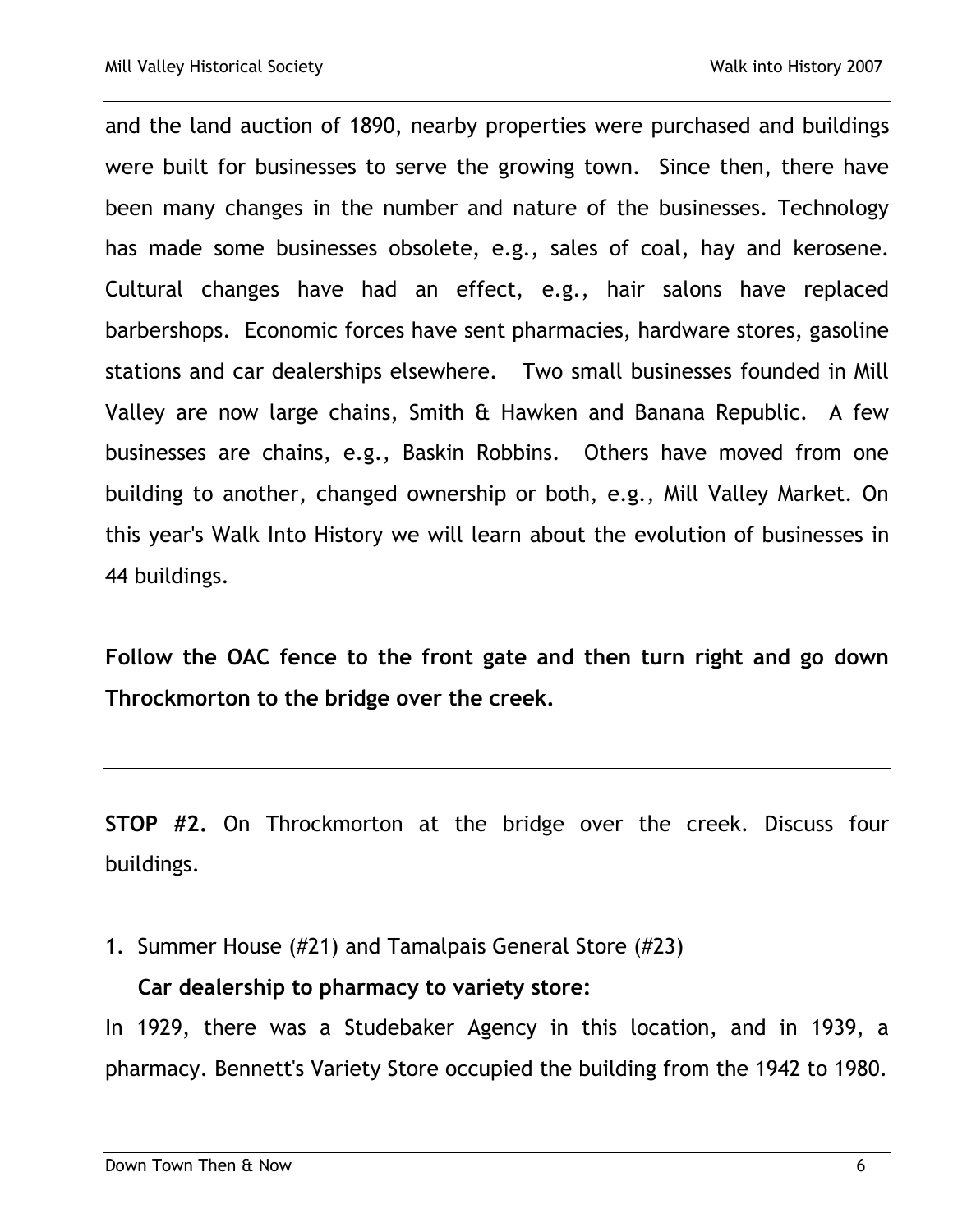## 2. Sequoia Theater (#25).

#### **One cinema to two cinemas:**

Three months after the grand opening in 1929 a 12-foot high, 70-foot long "Mill Valley" was painted on the roof as part of a national project to provide guidance for pilots. In 1975 new owners decided to "twin" the theater, i.e., to make two cinemas out of one. They also proposed drastic architectural changes to the exterior: remove the marquee and convert the entire facade from art deco to ultra modern. The Planning Commission's Architectural Advisory Committee decided that any changes to the exterior must preserve the original design. Note the two business establishments in the front of the building. In the 1930s the business on the right was the Sequoia Sweet shop. Later, the business on the left was Village Music, which moved to its present location at #9 East Blithedale.

#### Anecdote

In the early days of the Sequoia Theatre, patrons received a free dish. If you went to the movies often enough you could accumulate a full dinner set. Another promotion was a door prize of a bag of groceries. Ticket stubs were numbered. The manager would draw the winning numbers. When the theatre was new, the American Legion celebrated Armistice Day on the afternoon of November 11. Admission was free. The master of ceremonies lead the audience in singing many songs from World War I including: Over There; There's a Long, Long Trail A-winding; and K-K-K-K-Katy, Beautiful Katy. Martial band music was played and legionnaires performed close order drill.

## 3. Champagne French Bakery Cafe. (#41)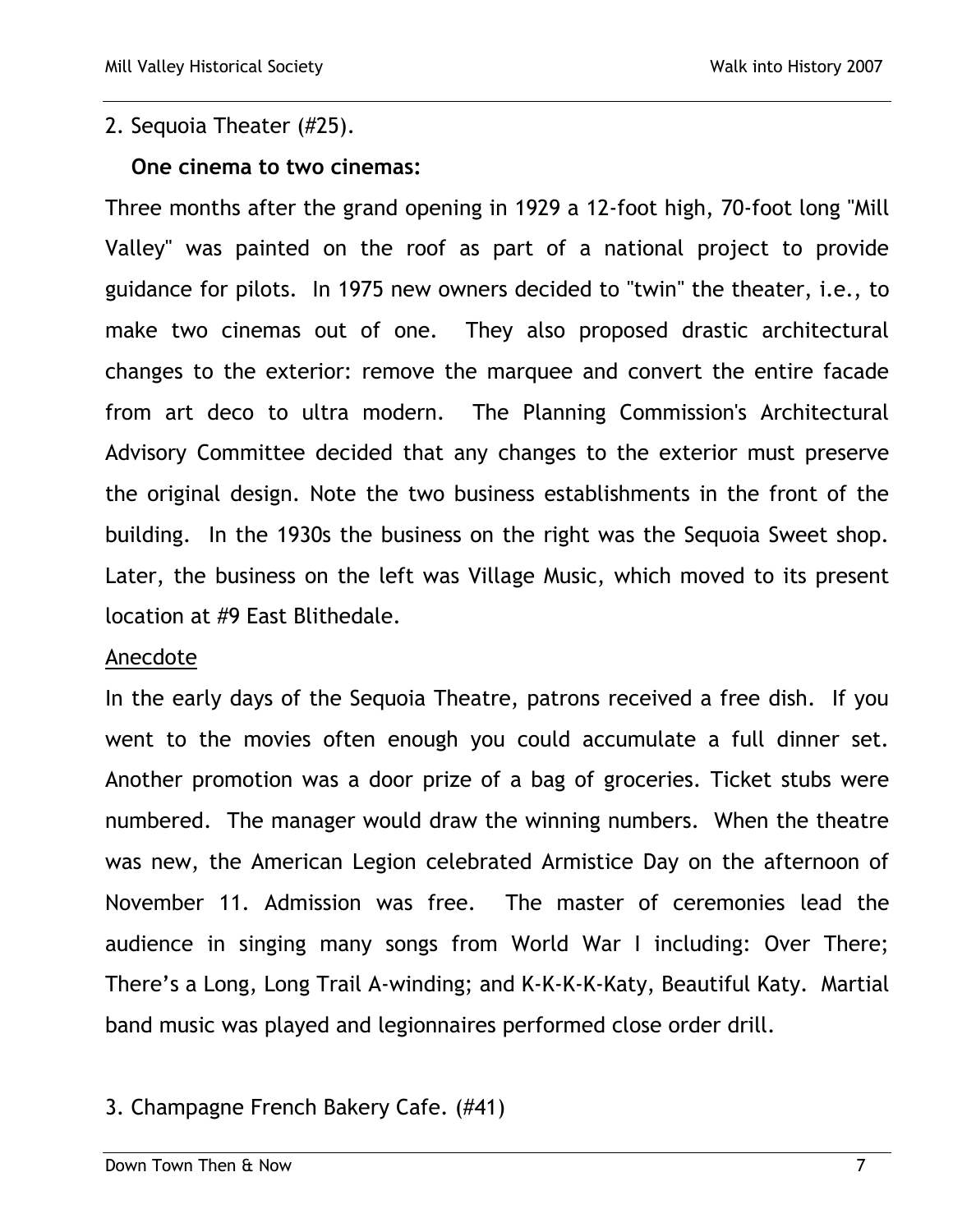#### **Groceries to cafe to restaurants:**

Businesses occupying this site have always involved food. First came Suey Kee's Market (fresh vegetables and fruit and groceries) until the 1950s. Sonapa Farms (a combination cafe and delicatessen came next and lasted several decades. The late 1990s saw the first restaurant, Sonapa Bistro, but it lasted only a couple years. A branch of the Noah's Bagel chain then took over for a couple years. Today, Champagne is a combination bakery, delicatessen, cafe and restaurant. It is one of a chain of 16 located primarily in southern California. Management has decided to move out of this location.

## 4. Wilkes Sport The Wilkes Bashford Company (#57)

## H**orses to hardware to clothing:**

The Redwood Stables occupied this site from the 1890s until 1929. From 1933 to 1995, Varney's Hardware occupied the site.

**Follow Corte Madera Ave. past Mill Valley Market and City Hall to the fire station, then cross Corte Madera on the cross walk to #21.**

**STOP #3:** In front of #21 Corte Madera (way back from street). Discuss five buildings.

1. Mill Valley Market (#12 Corte Madera)

## **Mostly groceries but also several other businesses:**

The building we just now passed has only two businesses: Mill Valley Flowers, a stall next to the creek, and Mill Valley Market which occupies what used to be three buildings. Mill Valley Market moved here from #118 Throckmorton in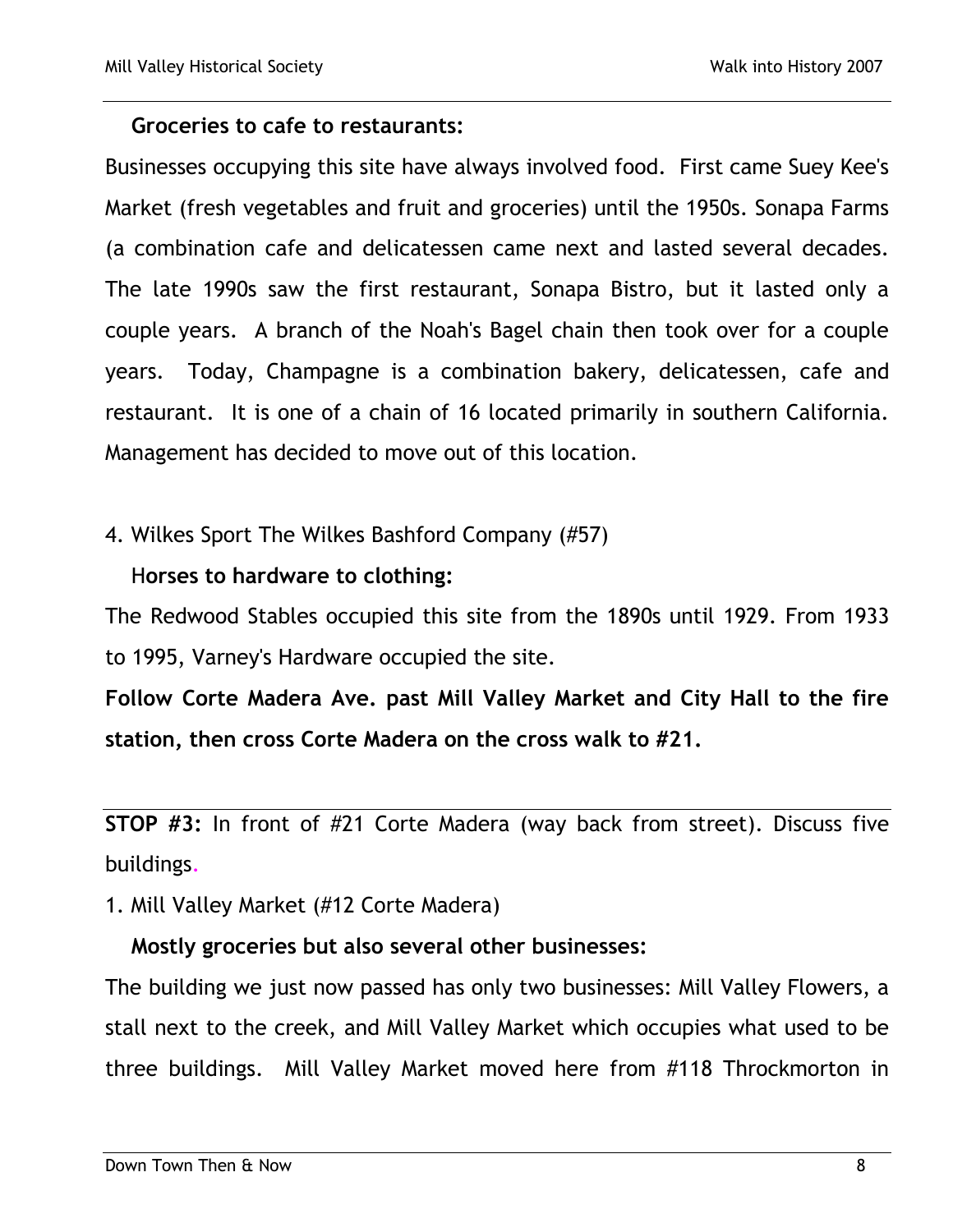1955 and expanded into adjacent buildings in the 1980s to provide space for the delicatessen and the Wine & Spirits Shop.

The following businesses have occupied the Mill Valley Market building site: PG&E office, La Provencal French Laundry & Cleaning, The White Mill (a restaurant), Peck Stanton Insurance, Meet the Quinn's (a bar), Marin County Milk Co., and three food stores (Tamalpais Market, Quality Market and Green Frog Food Center.

2. Tony's Shoe and Luggage Repair (#38)

## **Same business for 76 years!**

Space for this shop was created by an addition to the house. In 1931, a Shoe Repairing Shop was established. In 1949, it became Tony's Shoe Service. In 1969, Vartin Pirinjian bought the business and later turned it over to his son Misaks.

## 3. Smith & Hawken (#35)

# **Automobile sales/service to garden supplies:**

In 1979, Dave Smith and Paul Hawken founded a mail-order company, which imported England's finest high-quality gardening tools. In 1985 Smith & Hawken opened its first retail store in Mill Valley in this building. . In 1993, the founders retired. Smith & Hawken is now owned by Scotts Miracle Grow. When a new store was opened in the Strawberry Village Shopping Center, this store closed on May 6, 2006. The retail chain now has 58 stores in 23 states.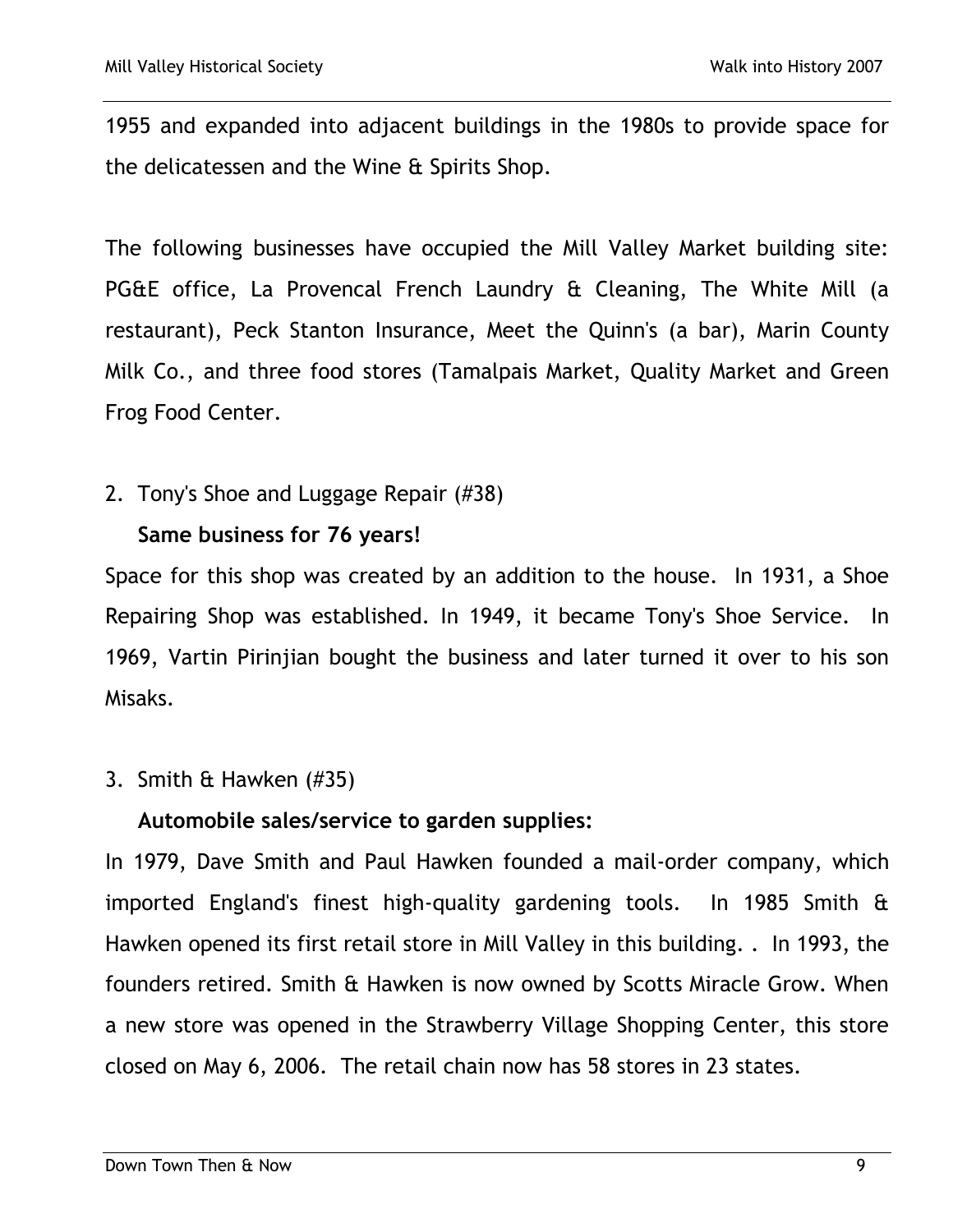The building was a Richfield Service Station as late as 1947. The two entrances led to repair facility bays. Adjacent to the service station was a Packard Automobile Agency. The building later housed a radiator shop. From 1974 until Smith & Hawken purchased the building in 1984, the Unknown Museum occupied the site. Mickey McGowen was the creator and curator of the Unknown Museum, Marin County's overstuffed serio-comic monument to the pop culture of the TV era. He puckishly displayed quirky treasures.

#### Anecdote from the Pacific Sun about Mickey McGowan

The barefoot bicycle rider coasts down Throckmorton Avenue in Mill Valley with his long hair and robes flowing in the wind. He turns right on Corte Madera Avenue and peddles past city hall and Oscar's Auto Stereo, pulling up in front of a building that has more than 20 television sets perched on the edge of the roof. Faded letters on the building read, "Mill Valley Auto/radiator repairs." The rider is Mickey McGowen and the building is the Unknown Museum, one of the most delightfully bizarre places in Marin. Any effort to describe the Unknown Museum would be like trying to explain the plot of Mozart's *Cosi Fan Tutti* but here goes. There are thrones and cars and unicorns, all adorned with stars and bangles and beads. There are items like steam irons, lunch boxes (with Mickey Mouse Club, Popeye and Woody Woodpecker models) and old 45-rpm records. There is an old drugstore display for trusses: "For post-operative, hernia, obesity, ptosis, back conditions." A new sign has been added to the display: "Museum Truss Fund. One, deposit money here. Two, rub my truss. Three, make a wish." McGowen says, "People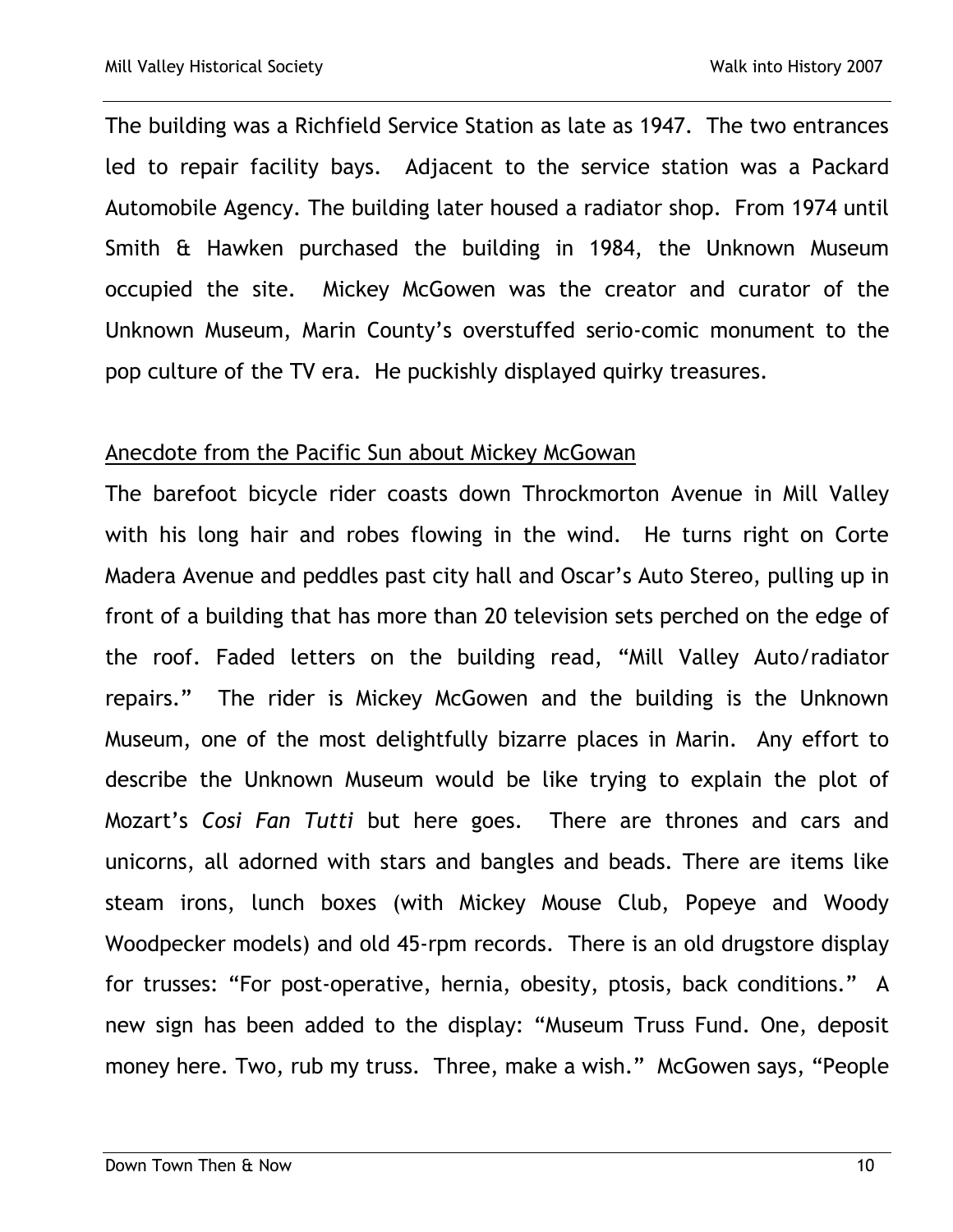will come here without knowing what the Unknown Museum is all about…their reactions range from total absorption to immediate departure."

## 4. Innovative Capital Management (ICM) Building (#25)

# **Automobiles to offices:**

The mountain railway passed through this site. The building was built after the tracks were removed in the 1930s. R&R Motors occupied the site from 1938 to the 1950s. Their business was originally automotive service but later included sales of Dodge and Plymouth automobiles. Slot car racing took place on the second floor in the 1960s. The building was used as a U.S. Postal Service Annex in the 1970s. Smith & Hawken Catalog Sales was a recent tenant.

## Former Pacific Sun building (#21)

This building was also built after the railroad tracks were removed. It formerly housed the Mill Valley Record and later the Pacific Sun. It is now unoccupied.

## Anecdote

Barbara Boxer worked in this building as a writer for the Pacific Sun.

## **Continue down Corte Madera and cross Throckmorton.**

**STOP #4.** On the Throckmorton corner. Discuss two buildings.

1. Bank of America (#60 Throckmorton)

## **Bank for 95 years!**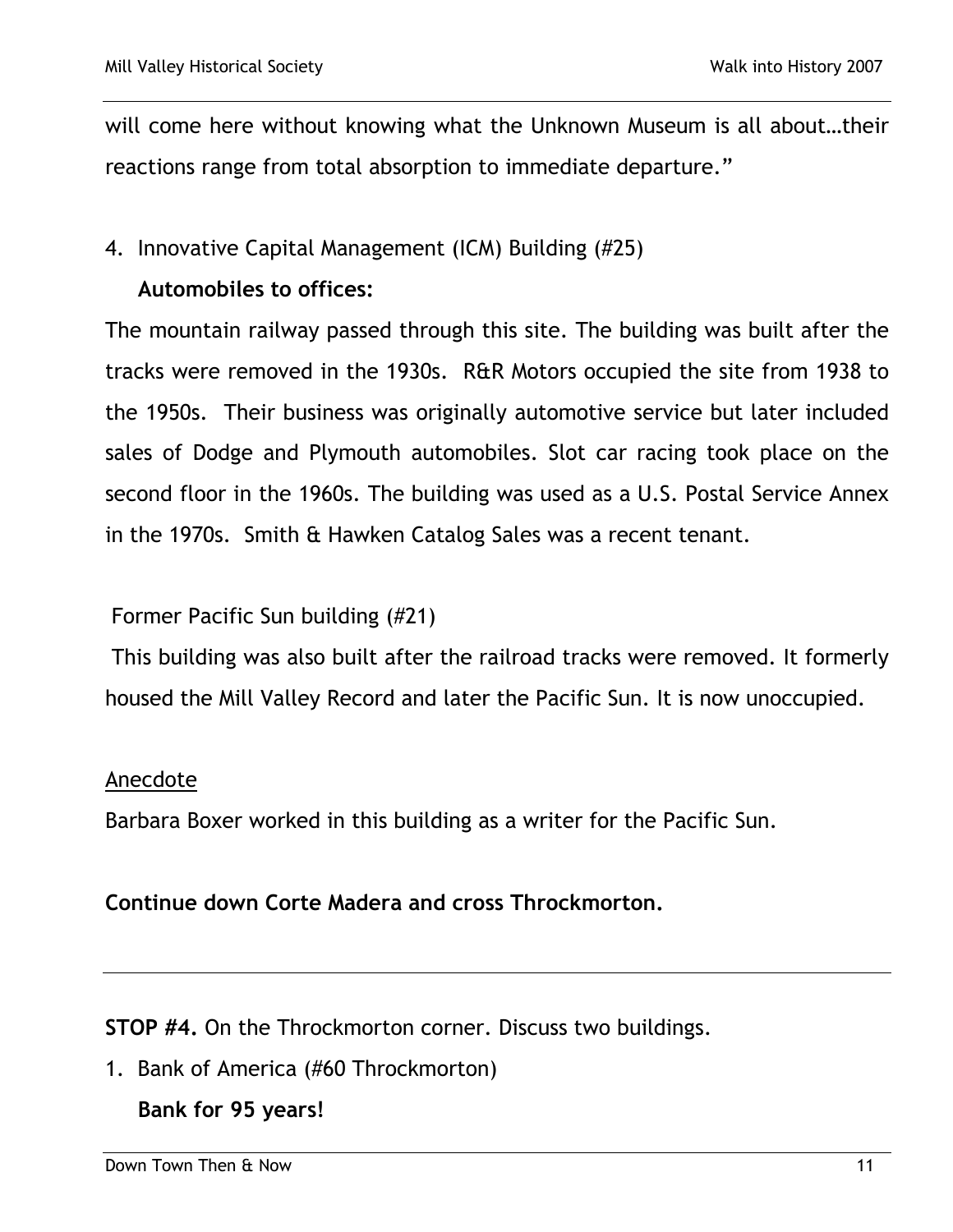This building was built by Harvey Klyce in 1911. It was the first masonry building in Mill Valley. The Bank of Mill Valley moved here from its previous location at Throckmorton and Madrona. In 1926 the Bank of Mill Valley was acquired by the Bank of Italy founded by Amadeo Peter Giannini in 1904. In 1930, he changed the bank's name to the Bank of America National Trust and Savings Association (BofA NTSA). This change was brought about by his abhorrence of the fascist regime in Italy.

The Pacific Telephone exchange initially occupied the west part of the building until 1948 when it moved to its new building on the corner of East Blithedale and Walnut. Dimitroff's picture frame shop was the occupant until 1960 when it moved to #173 Throckmorton. The bank then expanded into the space.

## 2. The O'Shaughnessy Building:

# H**otel to groceries to clothing and wine:**

The O'Shaughnessy Building was built in 1893 as the Mill Valley Hotel with rooms upstairs and a restaurant on the ground floor. During World War II, the rooms upstairs were used to house Marinship workers.

## Anecdote

In 1889, Michael Maurice O'Shaughnessy was hired as a surveyor by the Tamalpais Land & Water Co. to prepare Subdivision Map No. 1 which delineated nearly 500 building sites on about 600 acres. Philip Jewell was the original owner of a large block of land from here to the creek. He was distantly related to Mrs. O'Shaughnessy. Her husband bought the property from Jewell. The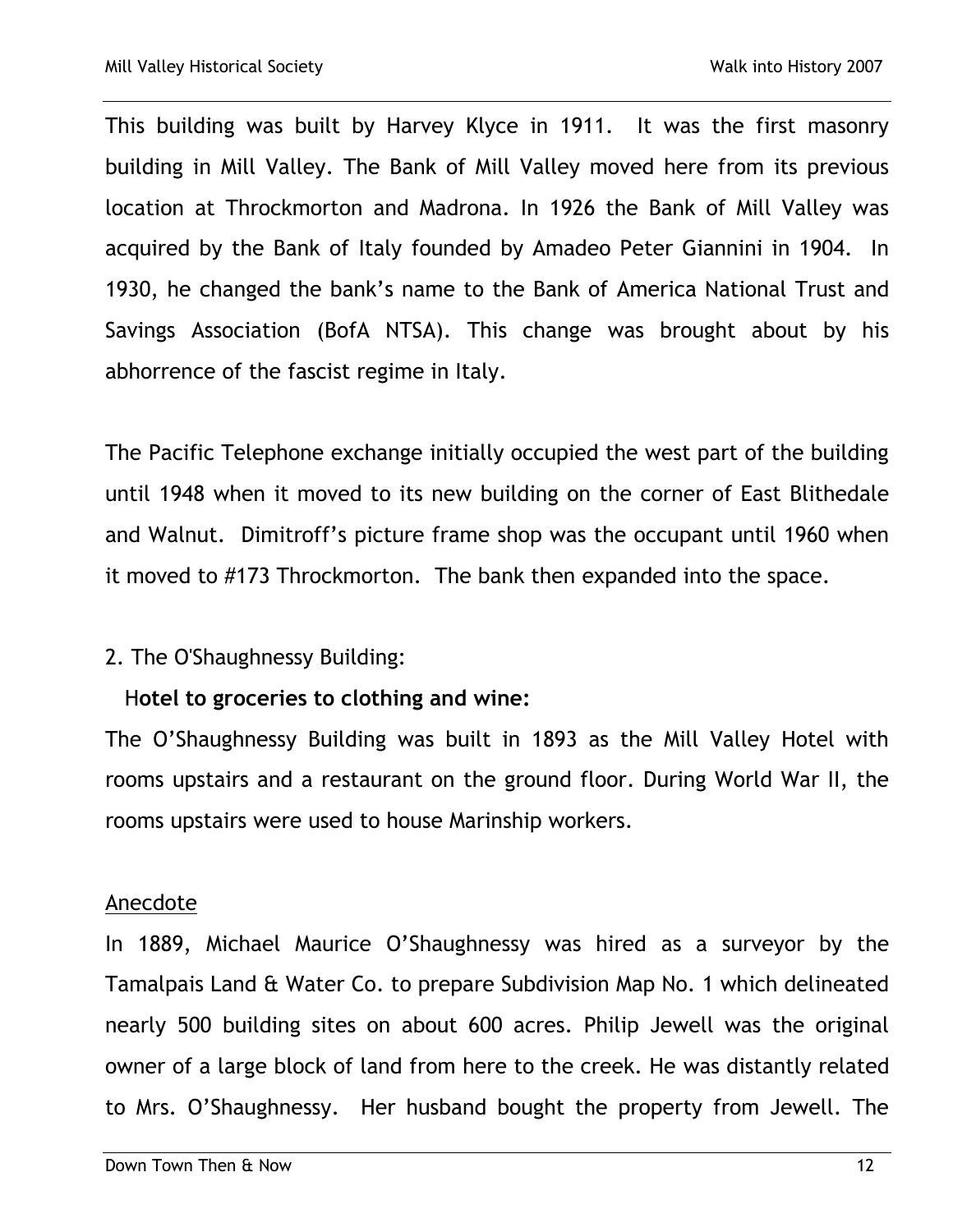building remained in the O'Shaughnessy family until the 1990s when it was purchased at auction by Lee & Lum of San Francisco. The rooms upstairs are not currently occupied.

#### Banana Republic (#59)

In 1978, Patricia and Mel Ziegler started buying and reselling exotic army surplus clothes such as Spanish paratrooper shirts and Gurkha shorts. Their motto was "in surplus we trust." At first they marketed their finds at flea markets. Then they moved into a storefront at #76 East Blithedale in the Broman building, calling their enterprise Banana Republic. By 1980, their mail-order catalog had thousands of fans. In 1983 they sold Banana Republic to The Gap, Inc. There are now over 500 Banana Republic stores in North America and Japan with total annual sales of over \$5 billion.

Previous businesses at this address were a restaurant, the U.S. post office, Purity Market, and a furniture store.

#### Vintage Wine & Spirits (#67)

Similar businesses have occupied this shop since 1955. Much earlier, the space was occupied by a plumbing supply store and later, Varney's Hardware until 1933 when it moved to #57 Throckmorton.

#### **Proceed to the small plaza next to the bank.**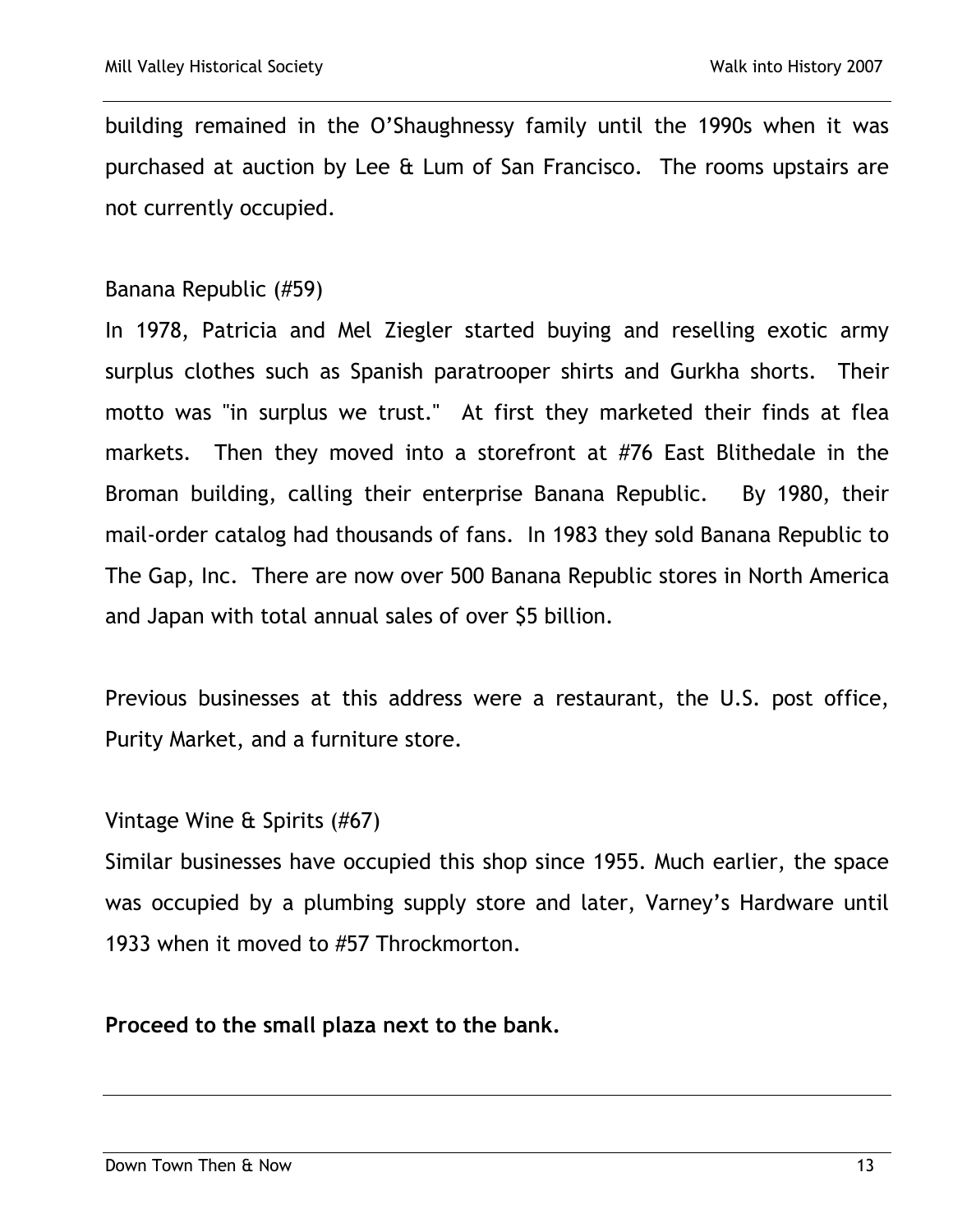#### **STOP #5**. At Richard Hiatt Place. The plaque says,

"In Appreciation of his Service and his Love for Mill Valley, 1973."

Discuss eight sites.

1. California Savings Bank (#71).

## **Coal and wood to food service to banking:**

The Mill Valley Fuel Co., one of the towns's earliest and most important businesses, occupied this site. From 1939 to 1988, the building was used for a coffee shop, a restaurant and a cafe. Since 1988, banks have occupied this building.

#### 2. Depot

Completion of the branch railroad line into downtown in 1889 precipitated Mill Valley's birth. The 1890 land auction brought buyers who built houses and entrepreneurs who started businesses. The Mill Valley and Mt. Tamalpais Scenic Railway, which began service in 1896, gave Mill Valley worldwide fame. Railroads brought people demanding goods and services from businesses located near where the train from Sausalito arrived and where the train to Mt. Tam originated. The original train station was the heart of the downtown business district as is today's depot.

#### Anecdote

What is now the plaza was the terminus for two railroads. In the 1940s it became the terminus for Greyhound busses. The train station building was where one bought train or bus tickets. The city of Mill Valley owns the plaza and the depot building, which it rents to the book store/café.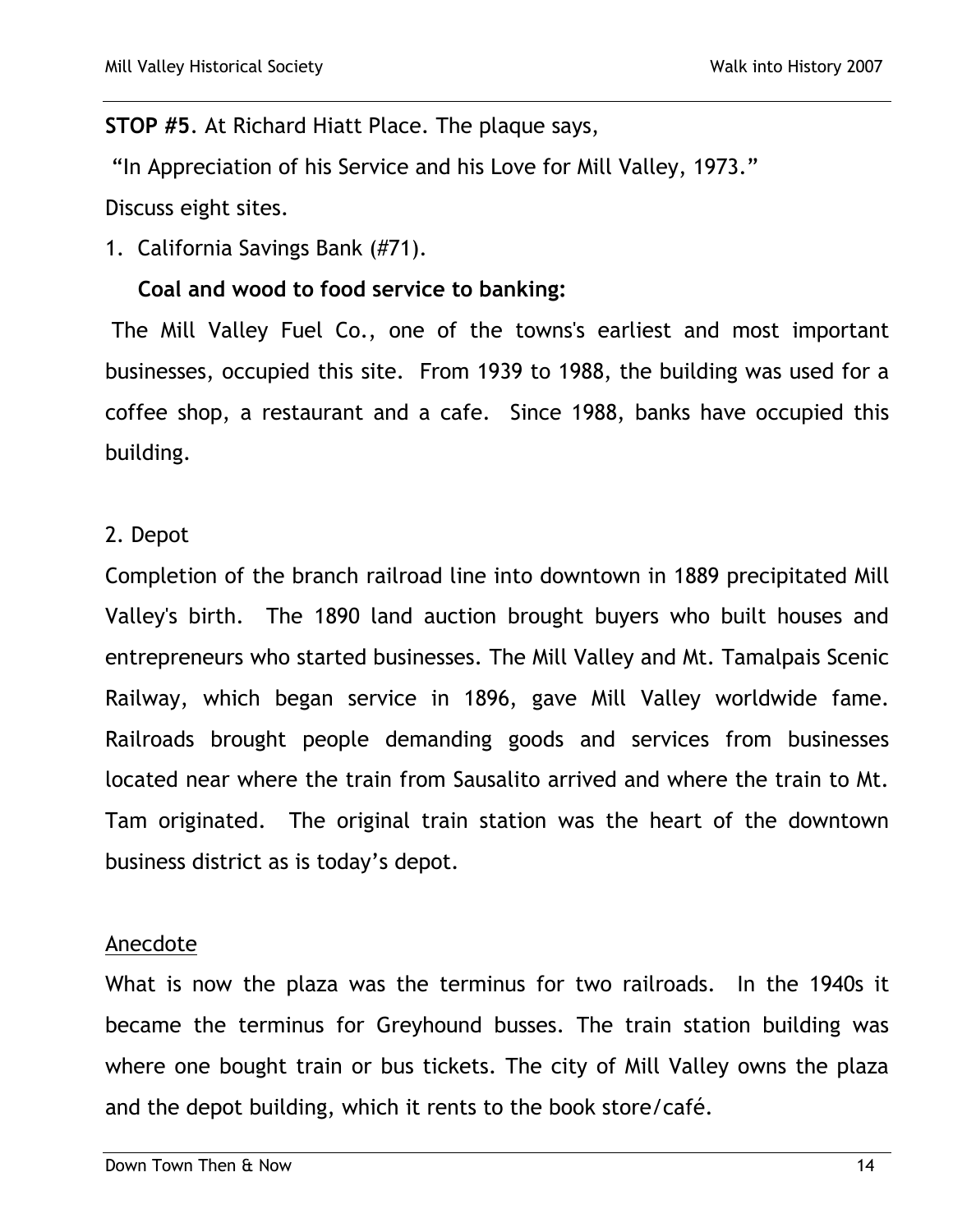## 3. Lytton Square

At a ceremony on Memorial Day 1918, Lytton Square was named in honor of Lytton Plummer Barber, who at age 17 had enlisted in the Signal Corps and died of spinal meningitis seventeen days after his going away party.

# 4. Keystone Building (#82 to #100):

This building was built in 1906 and remodeled in Tudor-style in 1934. The upstairs was once the Odd Fellows Hall. There have also been many offices such as for a dentist, physician and attorney and other commercial enterprises. On the ground floor, there have been many types of retail business: stationery (Strawbridges), shoes (Mosher's), pharmacies, grocery stores, clothing (Famous for Our Looks), a coffee house (Peets) and Capricorn Gourmet Kitchenware.

## Anecdote

After 36 years of catering to Mill Valley customers, Capricorn recently went out of business as a result of a cruel streak of bad luck that included a devastating flood and an unrelated evacuation order from the city. The flood was caused by inept plumbing work upstairs. Capricorn reopened a month later, but was closed the next day by a building inspector who discovered structural weaknesses in the building's beams, flaws not caused by the flood. The 65 year old owner, Mike Jurs, took the events philosophically and said, "I think when I get past it all, I will see there was a silver lining after all. Maybe it was the incentive I needed to retire."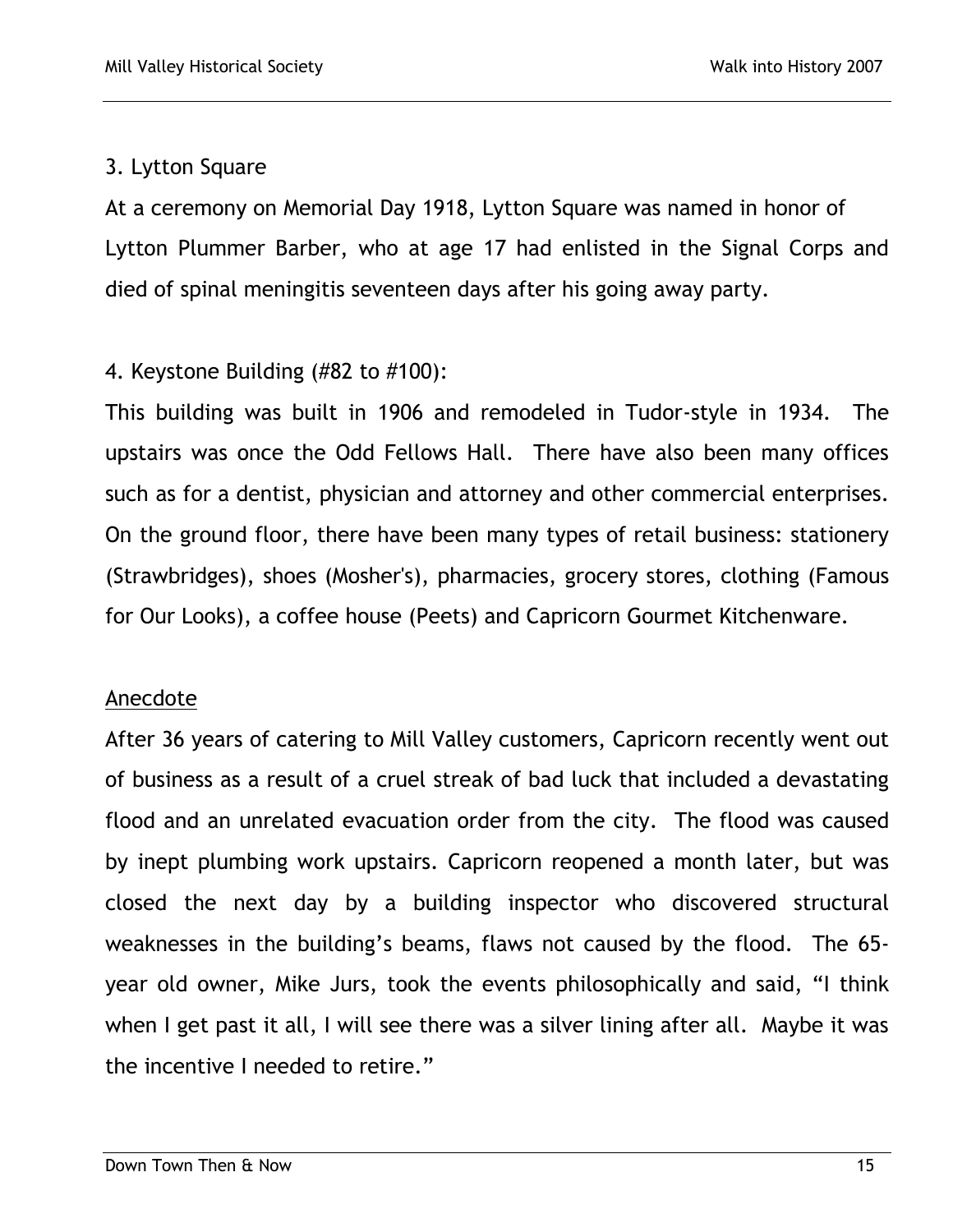## Anecdote

Of all the offices upstairs in the keystone Building, the most notorious was that of Dr. B. P. Kemp, a dentist. He filled cavities and extracted teeth without Novocain. His Mill Valley patients were hardy souls who learned to cope with pain.

5.Brabo Building (#76 to #80).

## **A great variety of businesses:**

In the 1950s, Tony Brabo bought the building from jeweler Manny Gomez. There are six offices upstairs and two stores on the ground floor.

Businesses at #76 included a tailor in the 1920s, a laundry in the 1930s, Manny Gomez' jewelry shop (1940 to 1960), Wilton Pet Supplies (1973 to 1990) and clothing thereafter. Businesses at #80 included Marin County Milk Co. (1908 to 1930s), beauty salons (1938 to 1960) maternity clothing (1967 to 1985) and jewelry (1988 to present).

6.The Pleasure Principle (#74)

## **Real estate office to jewelry**

This building was built in 1930 when the railroad tracks were removed. Real estate agencies were the original occupants Cagwin, Seymour & Hamilton began business here. In 1966, David McDonald opened his jewelry shop here. It is now called The Pleasure Principle. In the window is a sign, which reads,

 *Historical Site, The Oldest Shop, Single Ownership In Mill Valley*

# 7.Michael Quinn Opticians (#70)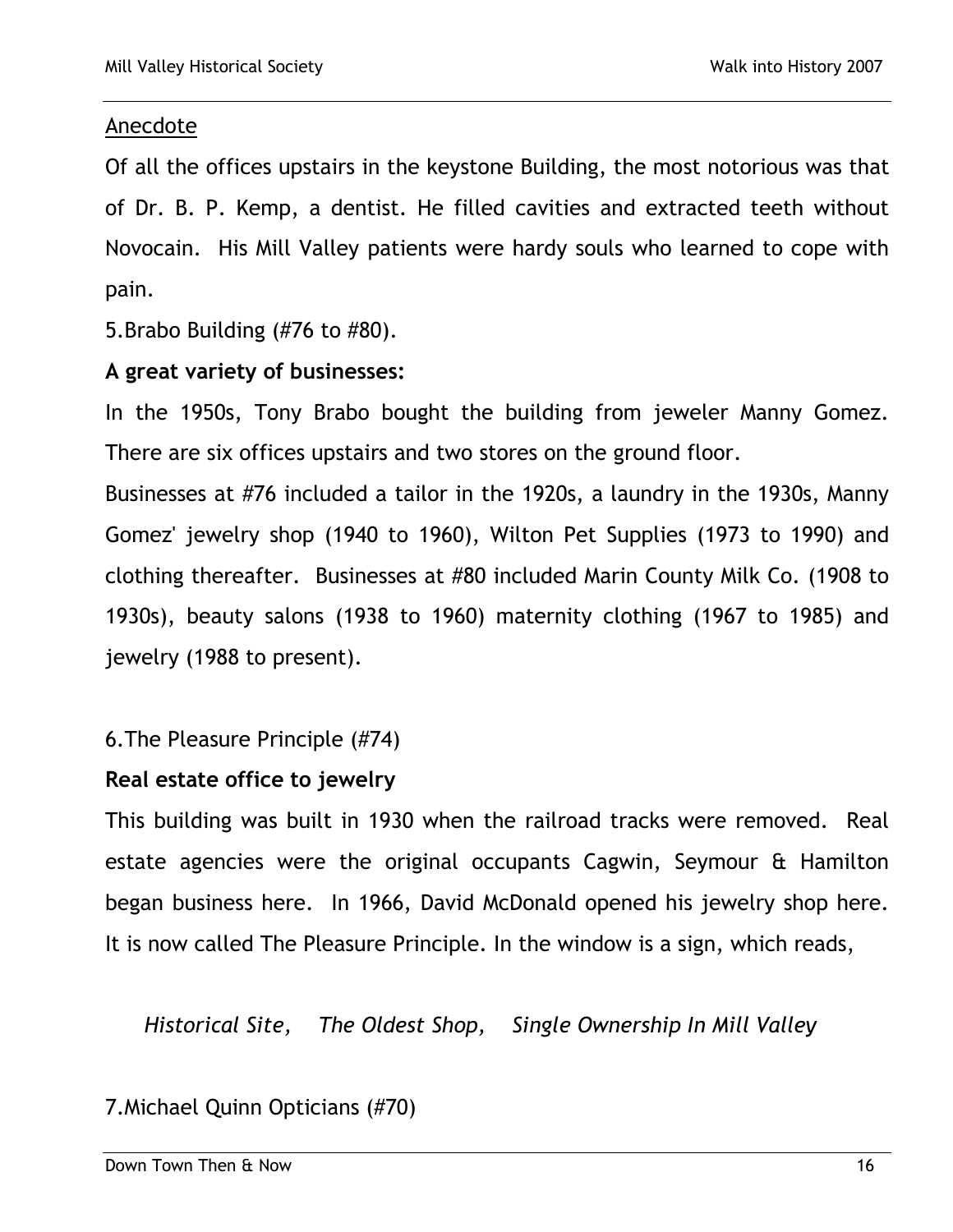## T**icket office to pharmacy to publishing to eye care**

The Mountain railway ticket office occupied this site from 1896 to 1910. This was followed by Tippings Drug Store from 1910 to the 1930s, the Mill Valley Record in the 1940s and 1950s, and for most of the time since then, an optometrist or an optician.

## Anecdote

With the completion of a road to the top of the mountain, and regular tour bus service to the summit in 1929, the Railway began a period of steady decline in passengers. The fire of July 1929 followed by the stock market crash in October brought an end to the business. The tracks were pulled up in the fall of 1930.

## 8. Cavallo (#68)

## **Clothing to pharmacy to clothing**

At this address were Effie Thacker's Ladies & Gents Furnishings in the 1920s, Rutherford's Drug Store from 1939 to 1980 and clothing stores ever since.

**Proceed past the depot, cross Miller, cross Throckmorton, turn left, point out stores along Throckmorton while walking and stop at the Citibank parking lot.**

**STOP #6.** Citibank parking lot. Discuss five buildings and lot.

1. Vasco (#106, corner of Bernard).

## C**arpentry to groceries to bars to restaurants:**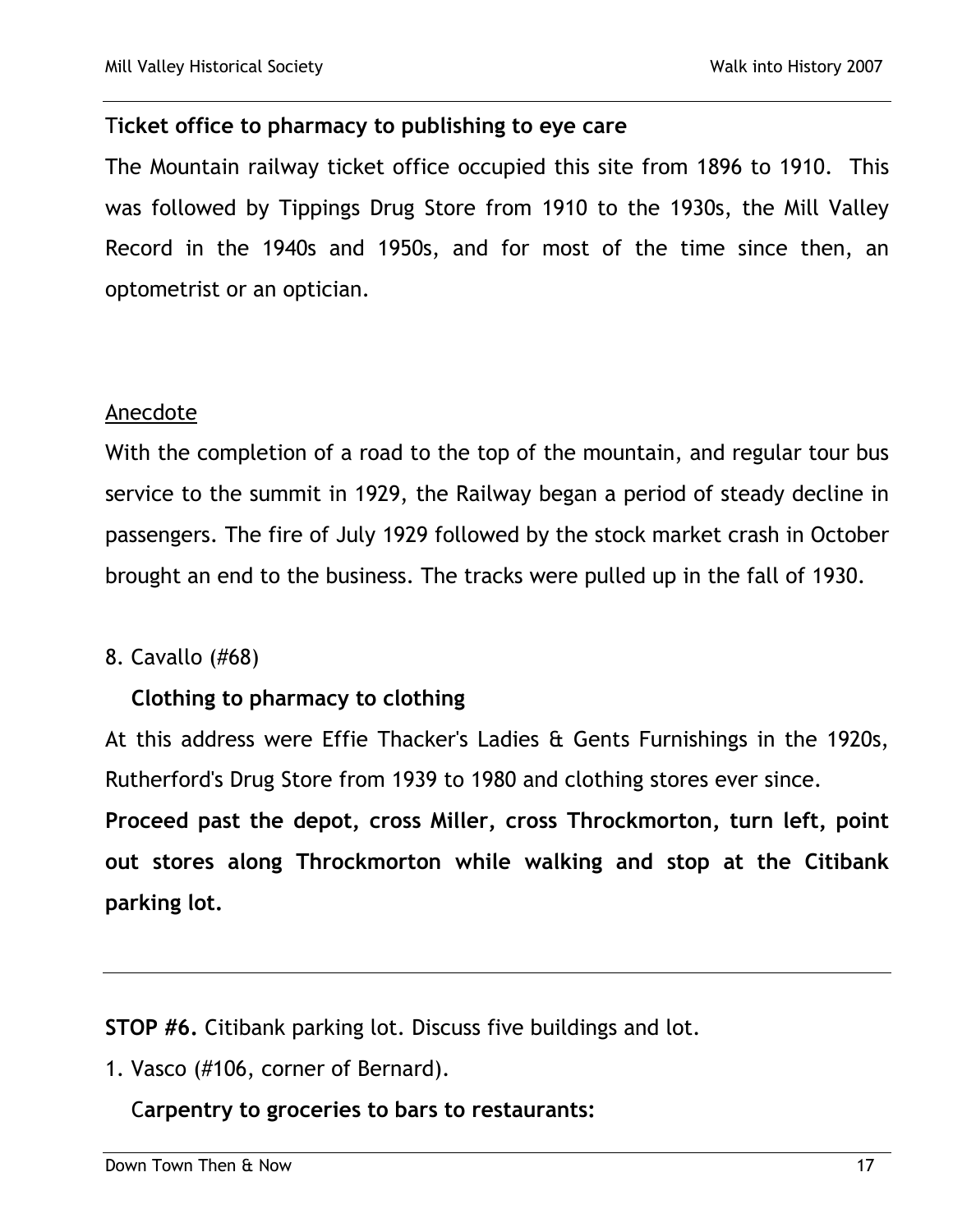This was the first lot sold in the 1890 auction. The first business was a carpenter shop. In 1894 Pioneer Grocery arrived. Three more grocery stores followed, the last one being Mill Valley's first Safeway store which arrived in the 1930s. Two bars came next, Old Mill Tavern and O'Leary's Pub & Grill, then four restaurants: Bistro, Bistro; Annabelles; The Frog and the Peach; and Vasco.

2.Pullman & Co. (#108)

This building was built in 1966 to house El Marin Florists. In 1992 Pullman Co. took it over. The original building on this site, which dates from the 1890s and was occupied by at least eight businesses that sold dry goods or drugs or food (Gossers Meat) or liquor (Del's Liquors, 1948 – 1966).

3.Lando Mill Valley (#116).

#### **Offices to book stores to bicycle sales to clothing :**

The original building on this site housed the post office (1903 to 1908) and then real estate offices until the 1950s when it was replaced by the present building. Subsequent businesses have included appliance repair, a weekly newspaper (The Mill Valley Review), three different book stores (1959 to 1994) and bicycle sales.

#### 4. Mill Valley Hat Box (#118).

#### **Groceries to laundry service to hats:**

This Victorian building was built in 1898 with lodging upstairs and a store downstairs. In 1911, a grocery store, which became the Mill Valley Market, began a 43-year occupancy. Frank Canepa bought the business in 1929, moving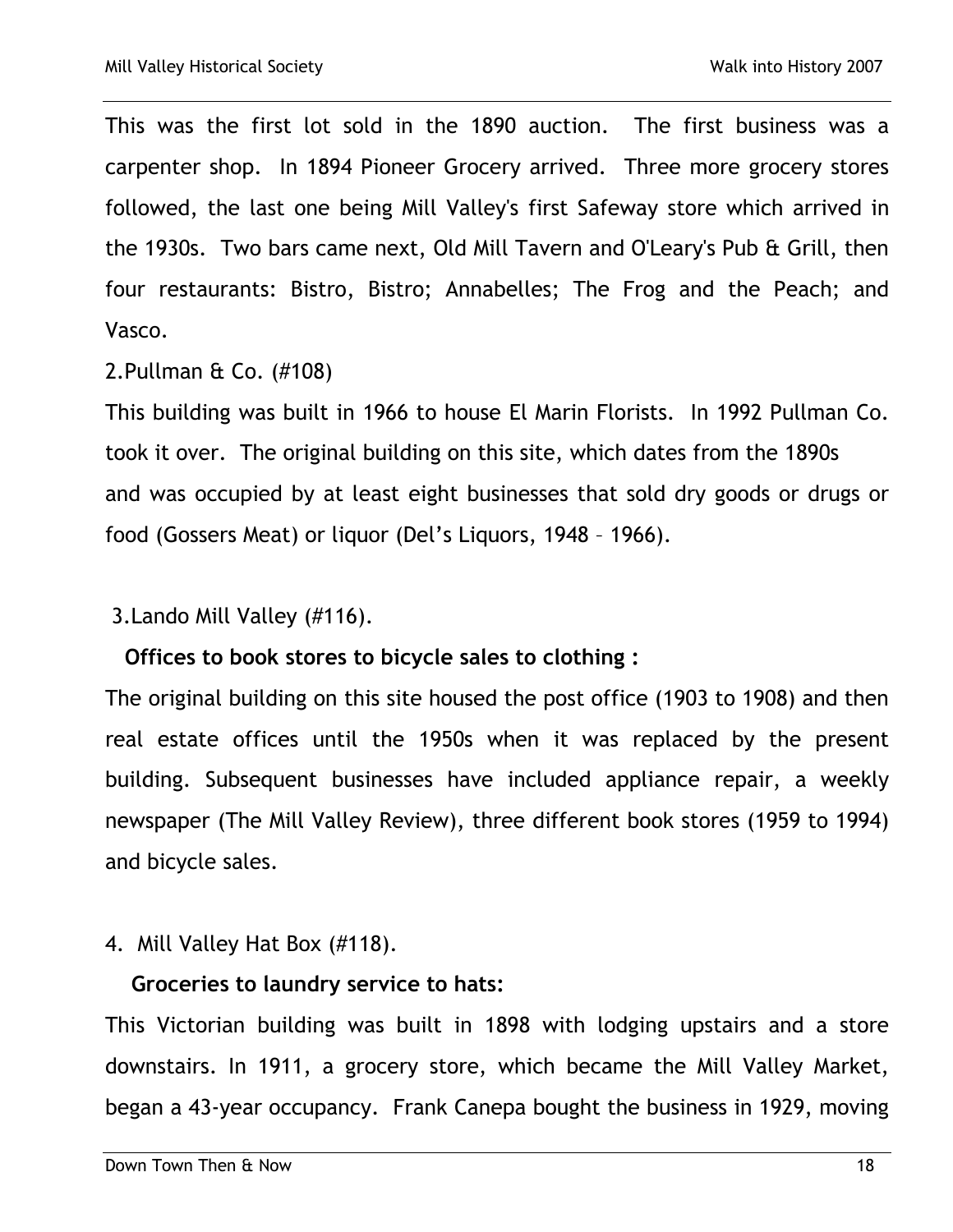in the very day of the disastrous fire on the middle ridge. In 1954 he moved Mill Valley Market to #12 Corte Madera. From 1954 to 2001 the building was occupied by Mill Valley Laundromat.

5. Citibank (#130 and parking lot).

# O**ffices to groceries to offices to bank:**

In 1890, the Tamalpais Land & Water Co. constructed a wooden building with a wide veranda around it on this site. This and other buildings constructed later provided office space for managing the 1890-land auction and the company's later property sales. With few exceptions, the site has been used primarily for office space and banks. One exception is Ye Village Groceries located in the early 1900s on a site that is now the west part of the bank building.

## **Proceed to the Theatre (#138 to #144)**

**STOP #7.** The Theater Building (#138 to #144)

1.Theater (#142).

# **Proceed through the lobby to the auditorium**

The Hub Theater Building was built in 1915 as a movie theater showing silent films. Admission to a Saturday Matinee cost 5 cents. The showing included a Wild West Serial. It closed in 1929 when the Sequoia Theater opened with talkies. From 1952 to 1995 it was home to the Odd Fellows Temple (IOOF Lodge #399). The auditorium was then used for Saturday Night Movies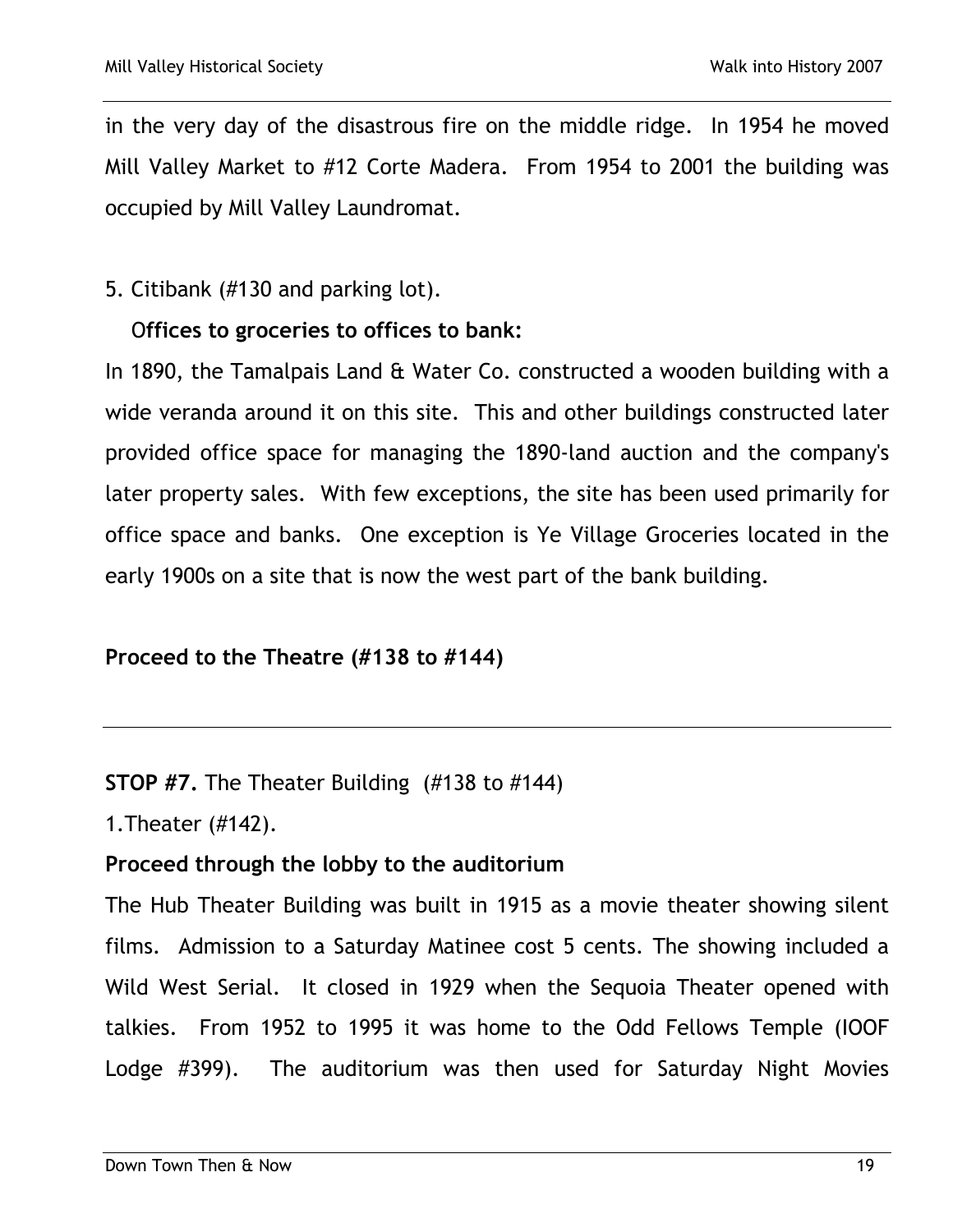featuring foreign films. The Mill Valley Film Festival has its roots in this business.

#### Suggestion

Tell your group about a famous painting that they may wish to return to see later. It can be viewed from the landing on the stairway up to the balcony of the theatre. The scene of Mount Tamalpais was painted by Jules Mersfelder in 1917. The painting hung in City Hall for many years and was recently restored by Steve Coleman. The lobby of the theatre is often open in the afternoon for ticket sales and there is other art on display besides the Mersfelder painting.

## **Return to the front of the building**

2. Troop 80 Mountain Shop (#138).

This store space has seen a wide variety of businesses including, sales of knitting materials from 1957 to 1995.

## 3. Persimmon (#144).

## **Barber shop to beauty shop to clothing/accessories:**

This store space was a barbershop under 3 different owners from the 1930s until 1995, when the business became a beauty shop. The present business is a local artisan cooperative selling purses knitted by residents of The Redwoods as well as other "one of a kind beautiful creations."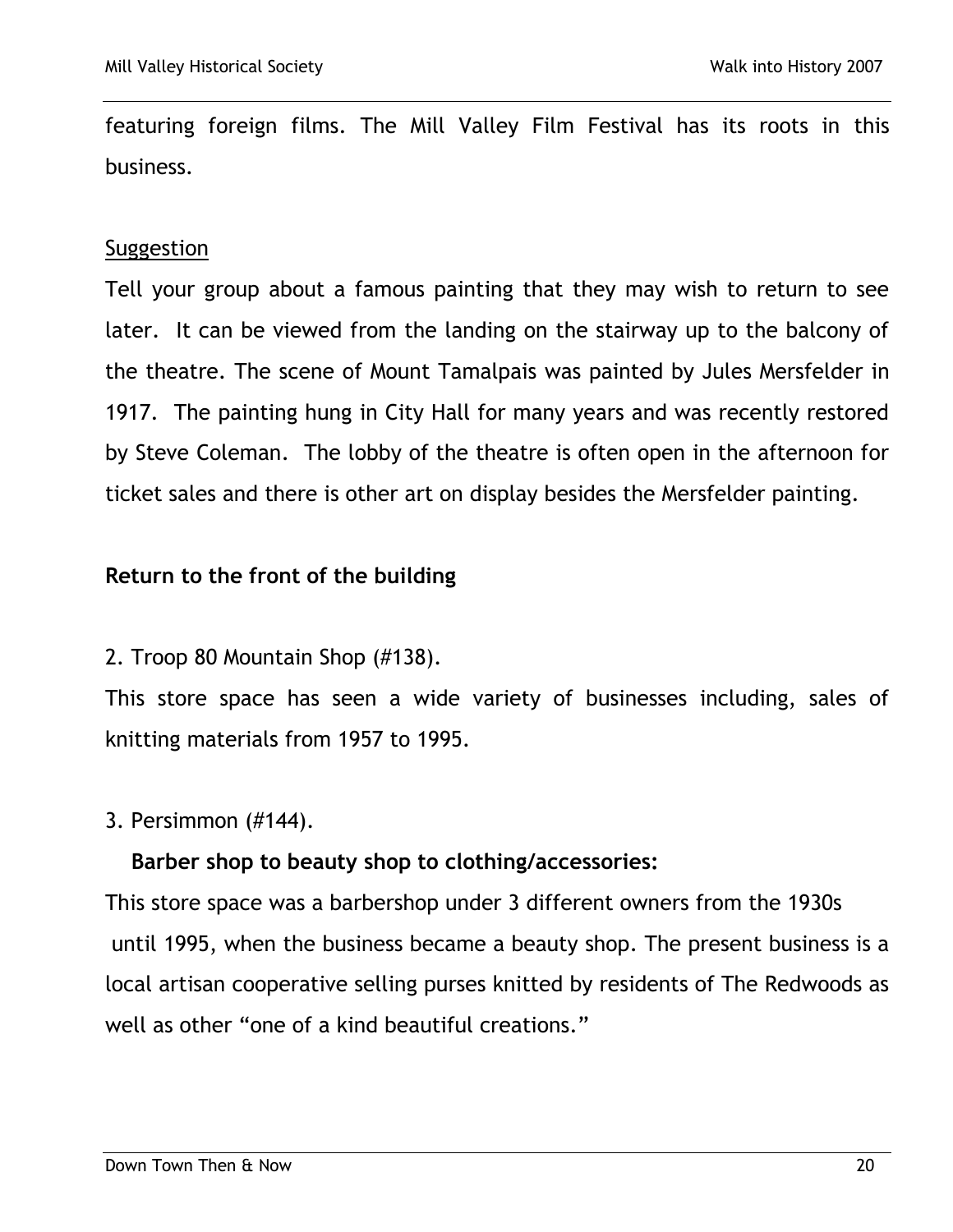Around the corner at #4 Madrona is an entrance leading to the second floor of the building, which formerly housed offices, the most notable of which was that of Dr. George Landrock who had his medical office there in the 1920s and 1930s. Later on there was a tailor shop and a weaving supplies shop. The space then became mainly offices for architects, a graphic artist, etc.

**Cross Throckmorton to Dowd's lot.**

**STOP #8.** At Dowd's lot close to the hotel. Discuss two buildings plus Dowd's lot.

1. The building on the corner of Madrona (#154 to #160 Throckmorton).

This building was built by Harvey Klyce in 1906 and occupied by the Bank of Mill Valley until 1911 when it moved to the building Harvey Klyce built at #60 Throckmorton.

Hiker's Retreat was the next occupant until 1918 when it moved across the street to where the Sweetwater is today. Hiker's retreat had lockers, showers and changing rooms for hikers. Hiking was the most popular form of exercise of that era. Mill Valley, gateway to Redwood Canyon (now Muir Woods) and Mt. Tamalpais, was a mecca for Bay Area hikers. Various types of business followed: a grocery store, three shoe stores, Top Notch Cleaners, a physician (Dr. F.W. Didier), an optometrist (Dr. J.W. Hoag), etc. Today the businesses on the ground floor are Robert Green Fine Arts (#154) and Marin Optometry (#158). Also in the building is the Center for Pain and Recovery Medicine of the renowned physician, Howard Kornfeld, M.D. & Associates.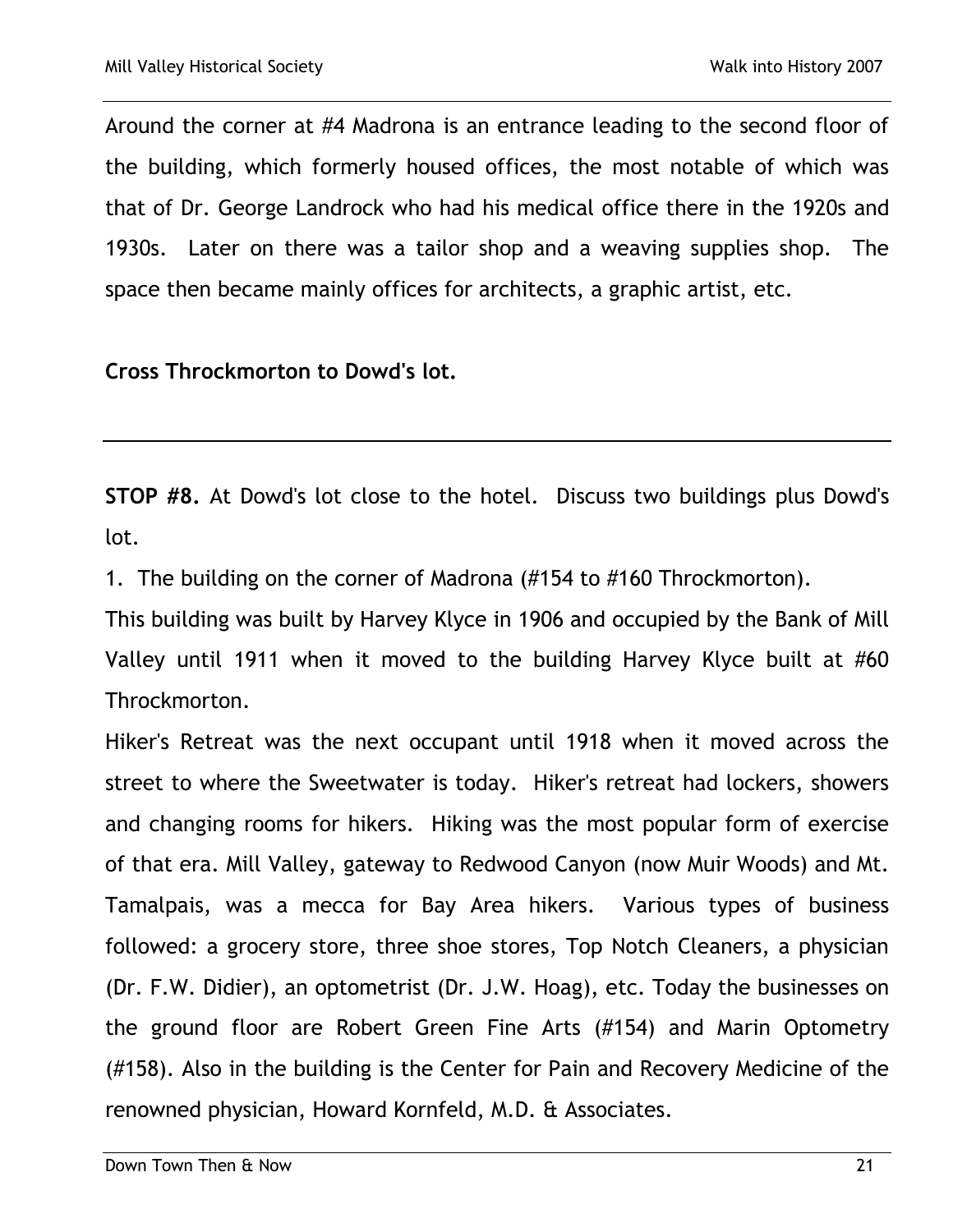2. Dowd's lot (#157).

# H**orses to moving and storage to used furniture to nothing:**

The history of this property dates back to 1892 when Charles Dowd established Dowd's Fashion Stables, which furnished over 100 horses for drayage, recreational riding, transportation, grading and excavation. In 1910, the building burned down and was rebuilt. In 1919, Dowd's replaced horses with trucks and renamed the business Dowd's Auto Express. The business evolved to general hauling, moving and storage. In 1973, Del Goetz bought the business. She later converted it to sales of used furniture and household items. In 1984, the building burned down along with the building next door. She moved the business to the building in the rear known as Dowd's Barn and later The Barn. The property now belongs to the owners of La Ginestra. Nothing can be built on the site under present zoning rules affecting parking.

3. Mill Valley Inn (#159 to #165).

## **Hotel to restaurant to hotel**

From 1958 to 1984 there was a series of three restaurants next door to Dowd's: The Palate, Luisa's Palate and La Veranda. In 1984, the building was destroyed by fire along with Dowd's. There had been a small hotel here before 1910. The Mill Valley Inn was built in 1994.

**Proceed southwest on Throckmorton to the driveway beyond Dimitroff's Frame Shop.**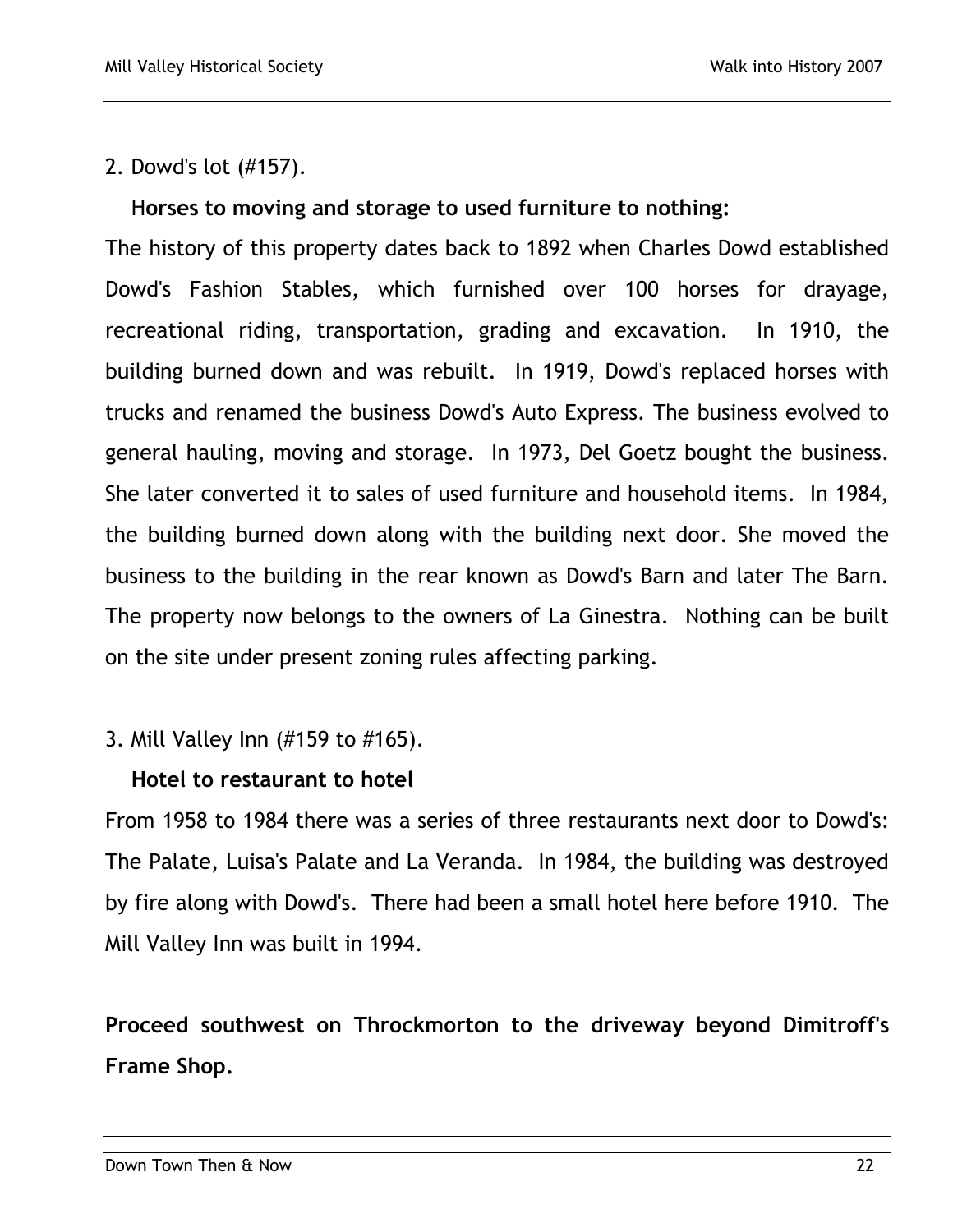**STOP #9.** In driveway next to Dimitroff's. Discuss one building.

Mauer Building (#167 to #173)

The Mauer Building was built by Louis Mauer in 1925. It has four apartments upstairs (#169) and three commercial units on the ground floor (#167, #171, and #173). Current tenants are Mill Valley Mercantile at #167, Salon at #171 and Dimitroff's at #173.

Stephen Dimitroff was a well-known muralist. He and his artist wife Lucienne Bloch, daughter of internationally known composer Ernst Bloch, met while working for Diego Rivera in New York.

Dimitroff's picture frame business had occupied the west side of the Bank of America Building on the corner of Throckmorton and Corte Madera until 1960 when it moved to the Mauer Building. In 1961, ownership passed to the Lincolns, and in 1967 to Matthew Davis (with a partner until 1993). In 2000, he sold the business. The new owner also owns Art and Frameworks in Tiburon.

## *Matthew Davis is the author of the recently published book,*

*"Opening the Mountain – Circumambulating Mt. Tamalpais – a Ritual Walk."* 

The most recent chapter in business evolution at this address is taking place in the basement where the new owner has established Marin Image Works, which does Photographic and Fine Art Archival Digital Printing, serving such clients as Sweetwater, the Mill Valley Film Festival, Peter Coyote, and Grateful Dead Productions.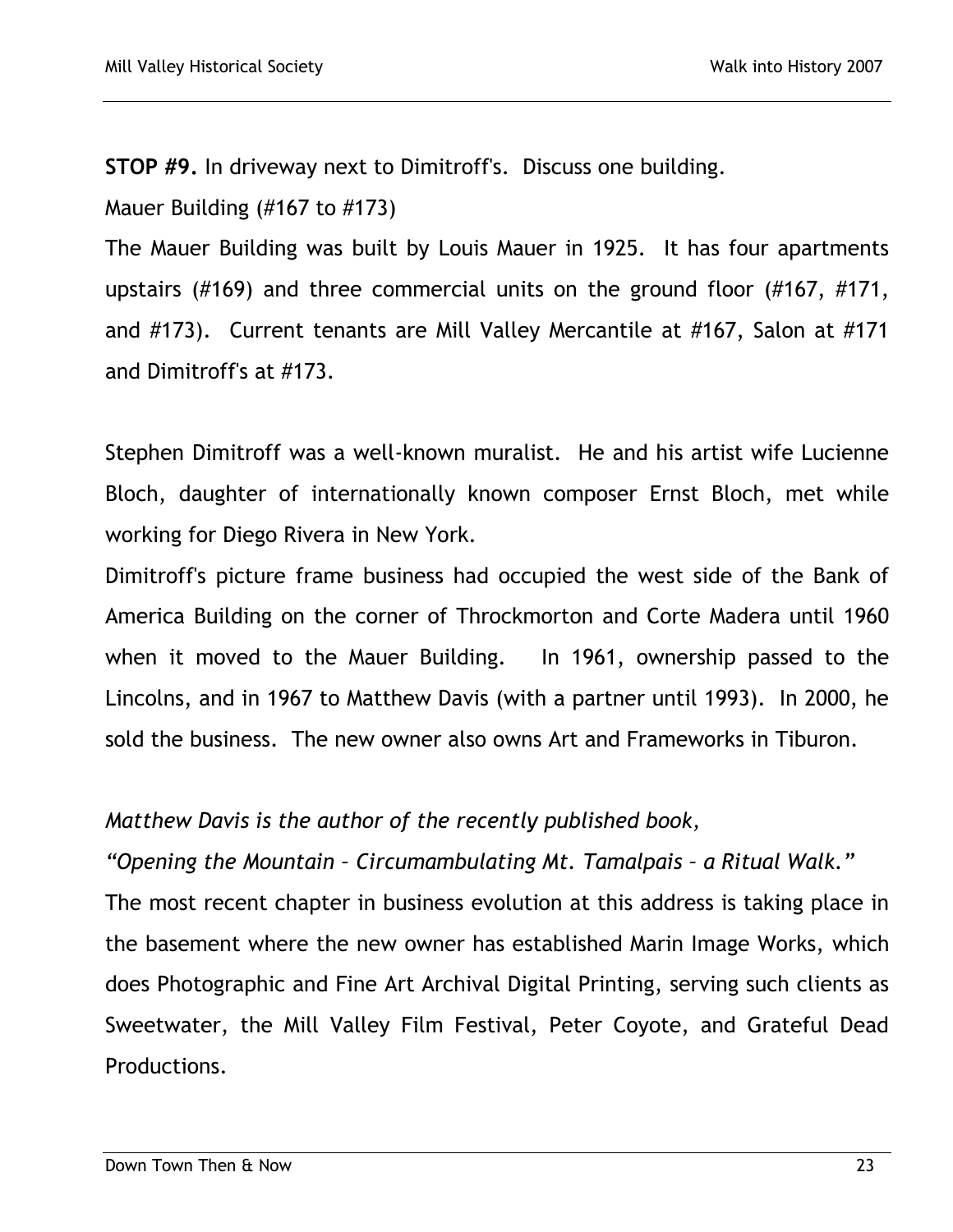Other businesses that have occupied the commercial space in the Mauer building include in-line skate sales/service in 1994, a personal fitness center in 1997 and Global Exchange, which supported crafts people around the world (1995). Earlier tenants include Valley Market (meat and groceries), Tamalpais Pet & Garden Center during the 1950s, a dress shop, a shoe store and nail care.

## **Make a U-turn and proceed northeast on Throckmorton to La Ginestra.**

**STOP #10.** In front of La Ginestra. Discuss three buildings.

1. Sweetwater (#153).

## **Hiker services to restaurant to bars:**

In 1918, Hiker's Retreat moved here from across the street. It served weekend hikers needing a locker and a shower until the 1920s. The property subsequently housed The Log Cabin restaurant and later two bars: Sweenie's and The Office. In 1973 Sweetwater took over.

2. G2 Mill Valley (#149).

## G**roceries to variety store to groceries to Gift Shop:**

From 1931 to 1935, this building was occupied by a grocery store, People's Market. The Five & Dime store was here from 1935 to 1973 under various ownerships. Sherwood Forest Arts & Crafts occupied the building until 1980. Then came Living Foods selling organic healthy foods until 1993. The current business, G2 Mill Valley, features Italian imports.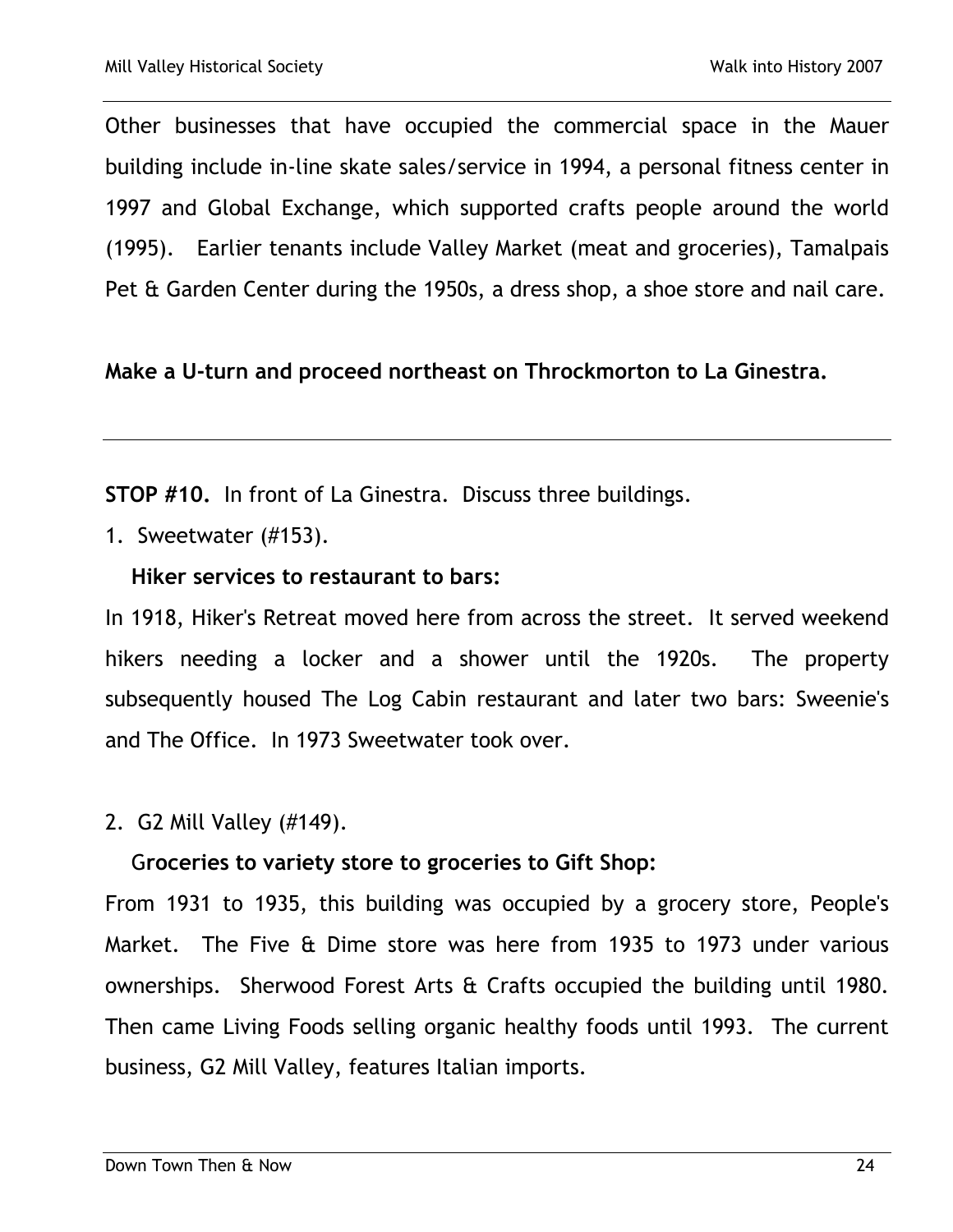#### 3. La Ginestra (#127 and #131).

Bar area of La Ginestra (#131)

## P**ool parlor to watch repair to restaurant**

From 1900 to 1911 the Ben Price Billiard & Pool Parlor & Cigar Store occupied this address. The proprietor kept a constant gas flame glowing for the convenience of cigar smokers. The Clock Shop (sales/service of watches and clocks) occupied this address from 1954 to 1974 when La Ginestra expanded into the space.

## Restaurant area of La Ginestra (#127)

## C**andy store and soda fountain to restaurant:**

Esposti's candy shop and soda fountain was here from 1920 to 1964. In 1931 the shop was remodeled to include a kitchen for food service. A large window was also installed on the front so that anyone on the sidewalk could watch the ice cream machine in operation. In 1936 it was remodeled again as a restaurant. In 1964, new owners opened La Ginestra, now a 43 year-old Italian restaurant.

## **Go around the corner and down Miller to the Wells Fargo Bank.**

**STOP #11.** In front of Wells Fargo Bank. Discuss five buildings.

1.La Coppa Coffee (#2) and Alpha Dog (#6) on the corner of Miller and Throckmorton. The Victorian style Leal building was built in 1906 on this site.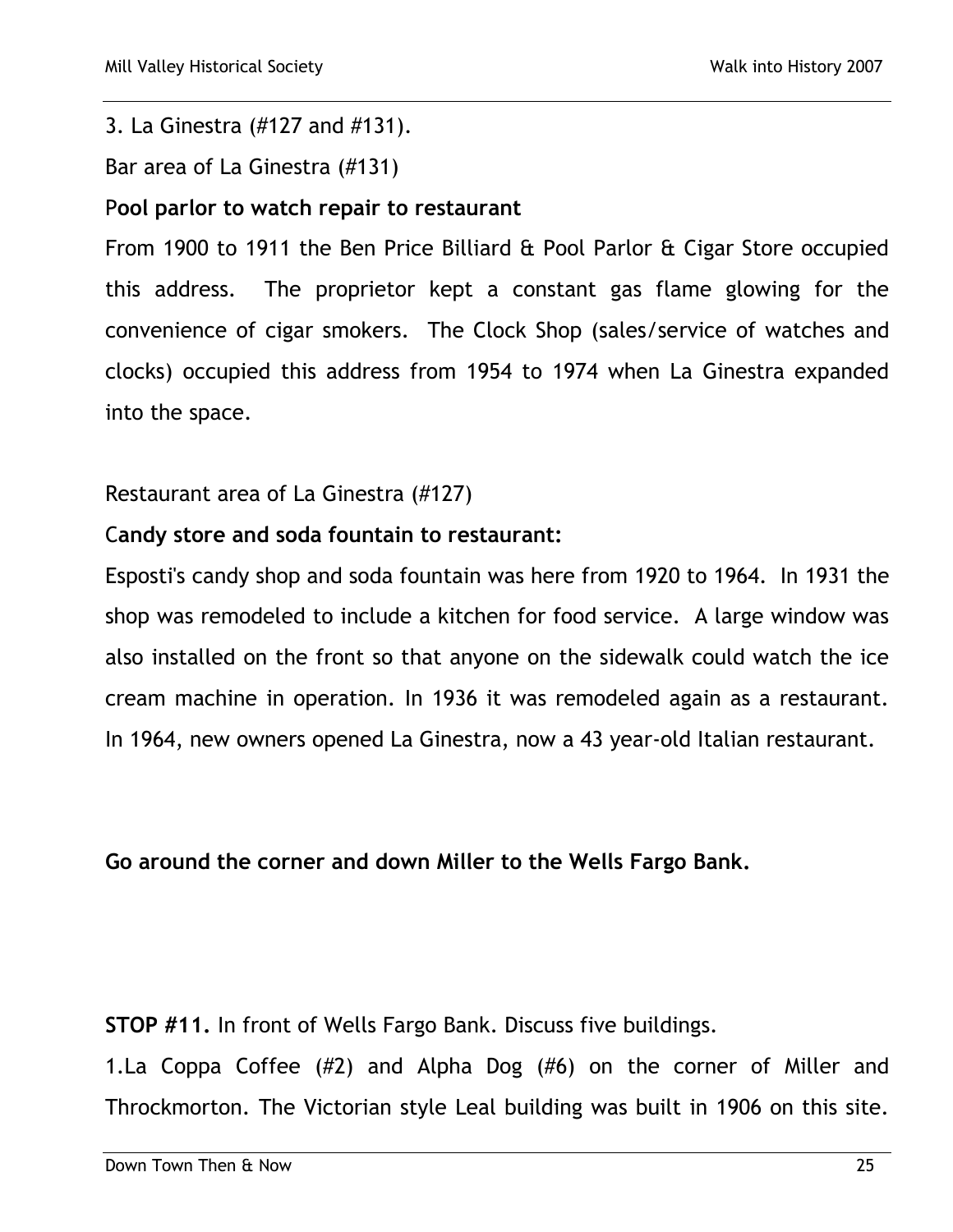It had three stories and a tower. It was the largest building in Mill Valley. It was torn down in 1939 and replaced in 1940.

#### P**harmacy to department store to clothing to coffee**

Lockwood's pharmacy occupied most of the ground floor of the Leal building from 1906 until 1937 when it moved to #12. It had a very large free scale on the sidewalk available to all. After 1939, a department store occupied two floors and the basement. It was called Albert's until 1954 and Mayer's until 1973. Mayer's also occupied #22. Clothing stores occupied the building from 1973 to 1986 when coffee businesses took over.

#### 2. Baby & Kids (#12) and Margaret O'Leary (#14).

This building has housed many diverse businesses: bakeries (Eastland and Meier's) grocery and meat markets, Lockwood Pharmacy until 1989, and Susan Cummins Gallery in the 1990s.

**For 83 years there was at least one pharmacy in downtown Mill Valley, and for 61 years there were two. Since 1989 there have been none.**

#### Anecdote – Bakeries

In about 1900, Bernard and Rose Grethal established Eastland Bakery, the first in Mill Valley, which was originally Eastland. It was located at #18 Miller Ave. and also sold ice cream, soda water and confectioneries. Grethal's Hall was on the  $2^{nd}$  floor. The first city council meeting was held there. The baking ovens were in a separate building in the back. In 1905, the bakery moved next door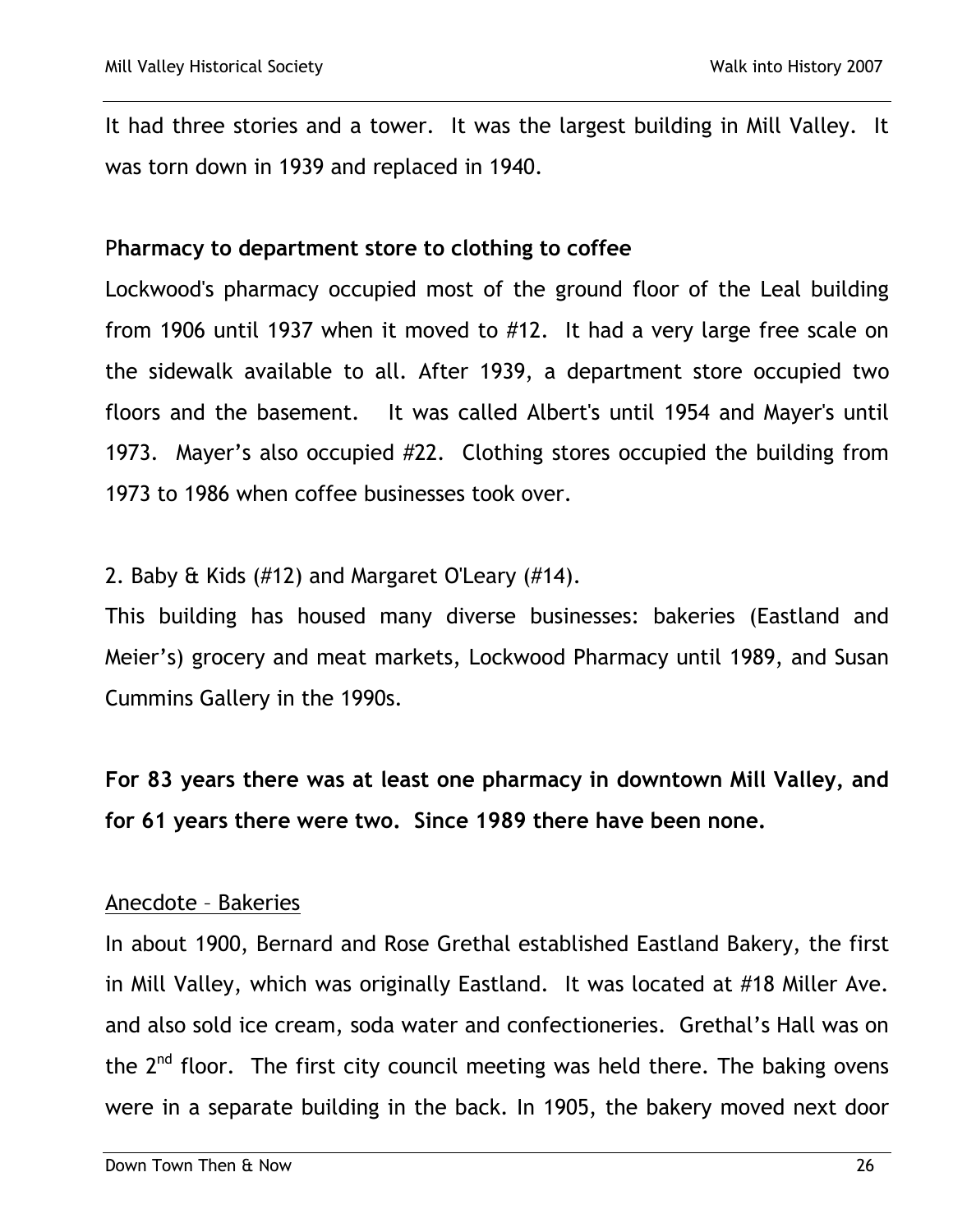to #14, but the baking ovens remained behind #18. Subsequent proprietors of Eastland Bakery were Chris Hack in 1911, John Kraft in 1921, Rasmus Erichsen Jendresen in 1928, G. Gerhard in 1939, F. C. Mendenhall in 1946 and Christian & Elsie Meier in 1948. The Meiers changed the name to Meier's Bakery and lived upstairs. They closed the bakery in 1960 and Lockwood's pharmacy expanded into the space.

## 3. Wells Fargo Bank (#18 and #20).

This building was built in 1926 to house a bank at #18 and other businesses at #20. The U.S. Post Office was at #20 from 1933 to 1941, followed by the Office of Price Administration from 1942 to 1945. [The OPA controlled the American economy during World War II by fixing the prices of consumer products and rationing food, clothing, gasoline, tires, etc.]. In 1954 the bank expanded into #20.

## 4. Piazza D'Angelo (#22).

# H**orses to automobiles to clothing to restaurants:**

Sometime before 1900, Landgraf Stables was on this site. Until 1907, the Joseph Landgraf Villa offered refreshments to those who used his picnic grounds and dancing platform. From 1908 to the early 1920s, White's Livery Stable occupied the site in conjunction with a small cigar store and barber shop. In the 1920s, the old stable was torn down and replaced with a building for automobile dealers until the 1950s. Mayer's Men's Shop (men's and boys' clothing) occupied the building from 1958 to 1973 - the Mill Valley School District offices were on the second floor. Since then, the building has housed a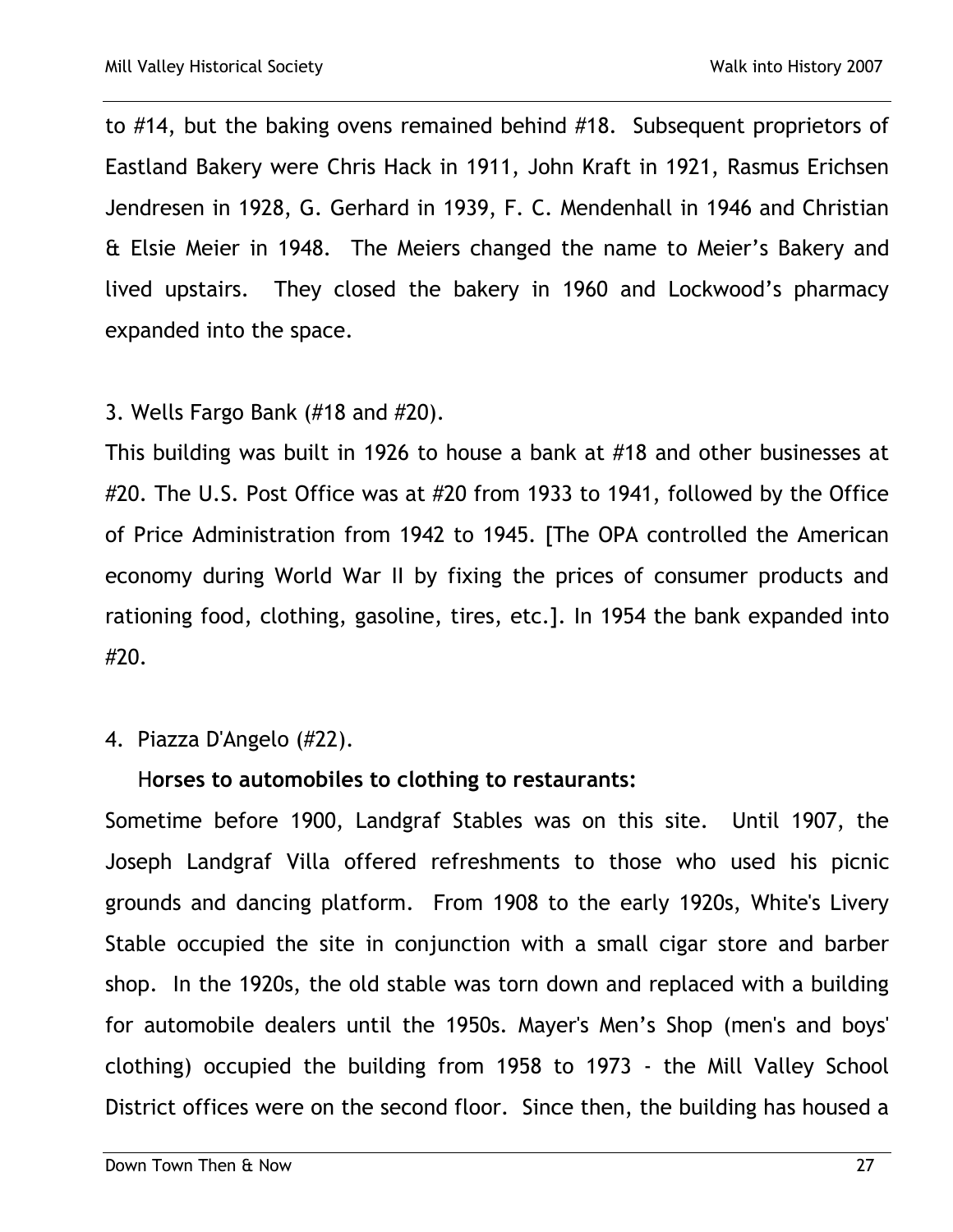restaurant, first Davood's until 1981 and then D'Angelo's – the name was later changed to Piazza D'Angelo.

#### Anecdote

The owners of Piazza D'Angelo own the land behind the restaurant. In return for issuing a liquor license for the expanded restaurant,

the city of Mill Valley signed a 20- year lease of the land for public parking. The lease will soon terminate. Negotiations are in progress for the city to buy the land.

5. Red Dot (#30).

## **Hardware to clothing:**

From 1926 to 1986, this building was occupied by Tamalpais Hardware, which was owned by Bill Dux and Ralph Tieman. Recall that Varney's Hardware was in operation on Throckmorton from 1933 to 1995.

**For 69 years there was at least one hardware store in downtown Mill Valley, and for 53 years there were two. Since 1995 there have been none.** 

**Cross Miller and cross the plaza to the bus stop.**

**STOP #12**. At the bus shelter - seating available. Discuss two shopping centers.

1. Mill Creek Plaza. (#38).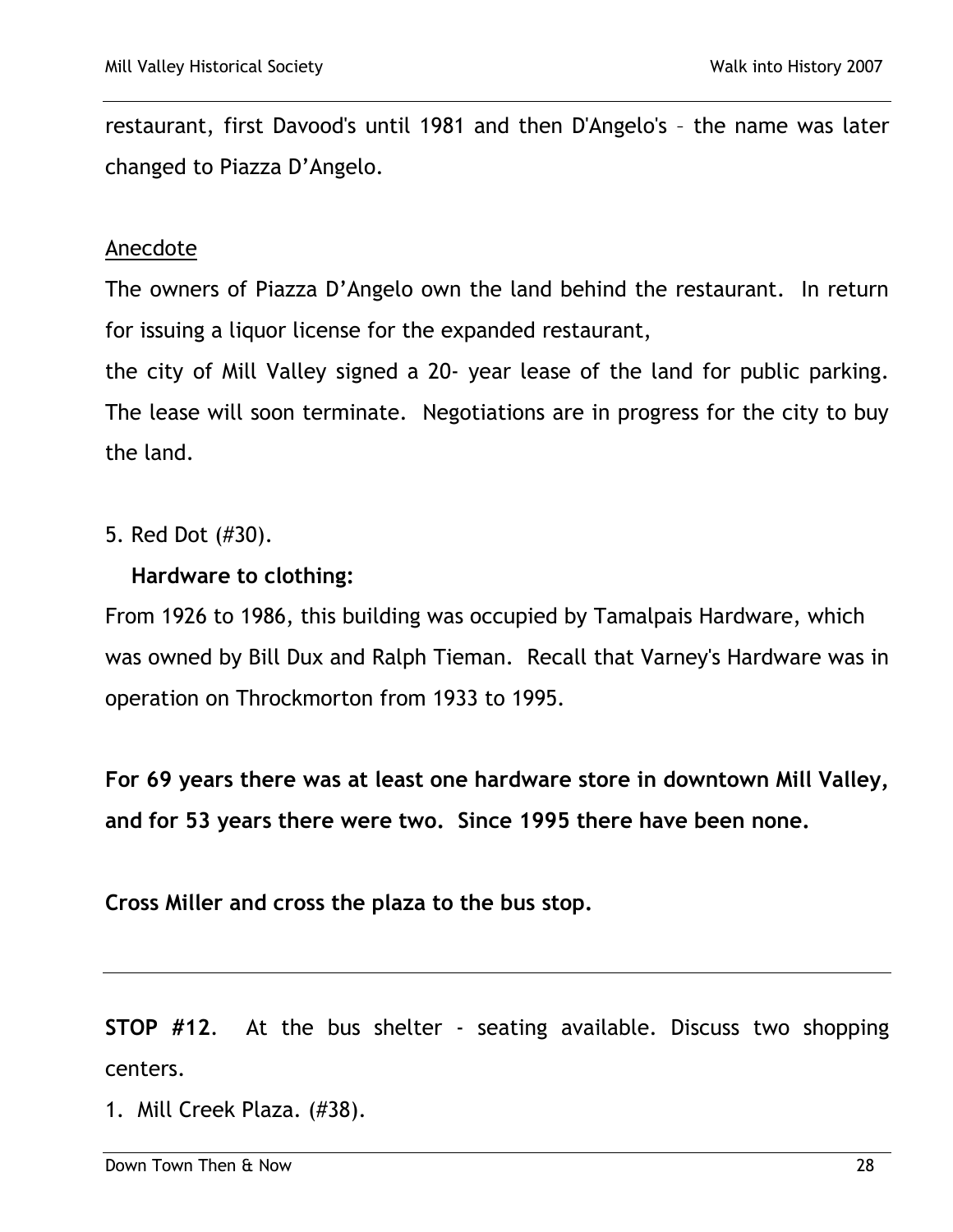#### F**urniture to shopping center:**

This 25,000 sq. ft. building was built in 1933 as Brown's Furniture store. The owners, Lester and Tilly Brown, closed the business in 1970. After extensive remodeling, the building opened in 1973 as a shopping center with about two dozen retail businesses. It was called Old Brown's Store. In 1987 the building was renovated and renamed Mill Creek Plaza.

#### 2. #25 to #37 Miller.

Manuel Gomez who was a jeweler in the Brabo building at #76 Throckmorton built this shopping center of seven business establishments in two buildings in 1954. He installed large concrete pipes under the site for both Old Mill Creek and Arroyo Corte Madera del Presidio. He also constructed two buildings instead of one in order to preserve redwood trees. As an artistic touch, he commissioned the mosaic typical of the 1950s next to the bus stop in front of the shopping center.

Current businesses include a real estate office, a hair salon, a dry cleaners and a sushi bar. The business that has survived the longest is Baskin Robbins. When it arrived in 1964 the owners of Esposti's Candy Shop and Soda Fountain on Throckmorton used the arrival of Baskin Robbins as one of the reasons behind their decision to close. A Montgomery Ward catalog and pick up store occupied #37 for many years.

#### Anecdote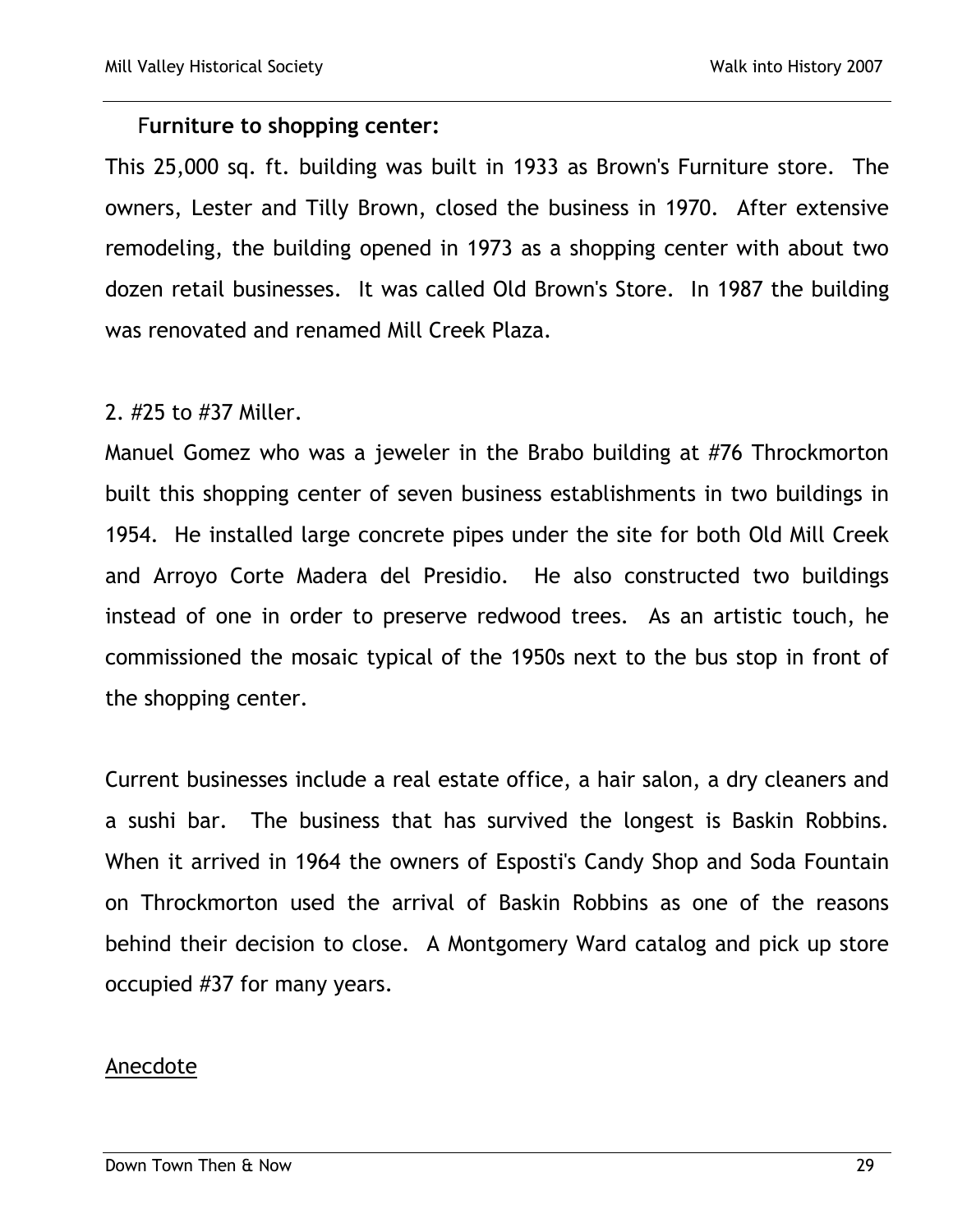Manuel Diaz Gomez came to Mill Valley in 1926. He bought his first piece of property in Mill Valley for \$700 from a tax delinquent list in 1935. The transaction had to go through the City Council, and quite a skirmish ensued. Thus began his long battle with city councils over variances and ordinances. When we were in Lytton Square we learned that Manny had a jewelry shop in the Brabo building from 1940 to 1960. By 1965, Manny's real estate holdings included 33 apartments on Gomez Way next to the high school, four houses and several pieces of commercial property on Miller Avenue including this shopping center. Manny attended almost all city council and planning commission meetings. In spite of all the difficulties he encountered in dealing with the city and planning officials, he dearly loved Mill Valley. Manny Gomez will be long remembered as a respected and honored citizen of Mill Valley.

**Proceed a short distance up Sunnyside to the driveway beyond #23.**

**STOP #13.** In the driveway at #23 Sunnyside. Discuss the diversity of buildings.

This block of Sunnyside Avenue was a cul de sac until about 1956 when the railroad tracks on Miller were removed. Since then several residences have been converted to businesses; others have been demolished and replaced with business buildings.

Across the street at #20 is a two-story office building and the residence at #24 has been remodeled to accommodate a restaurant.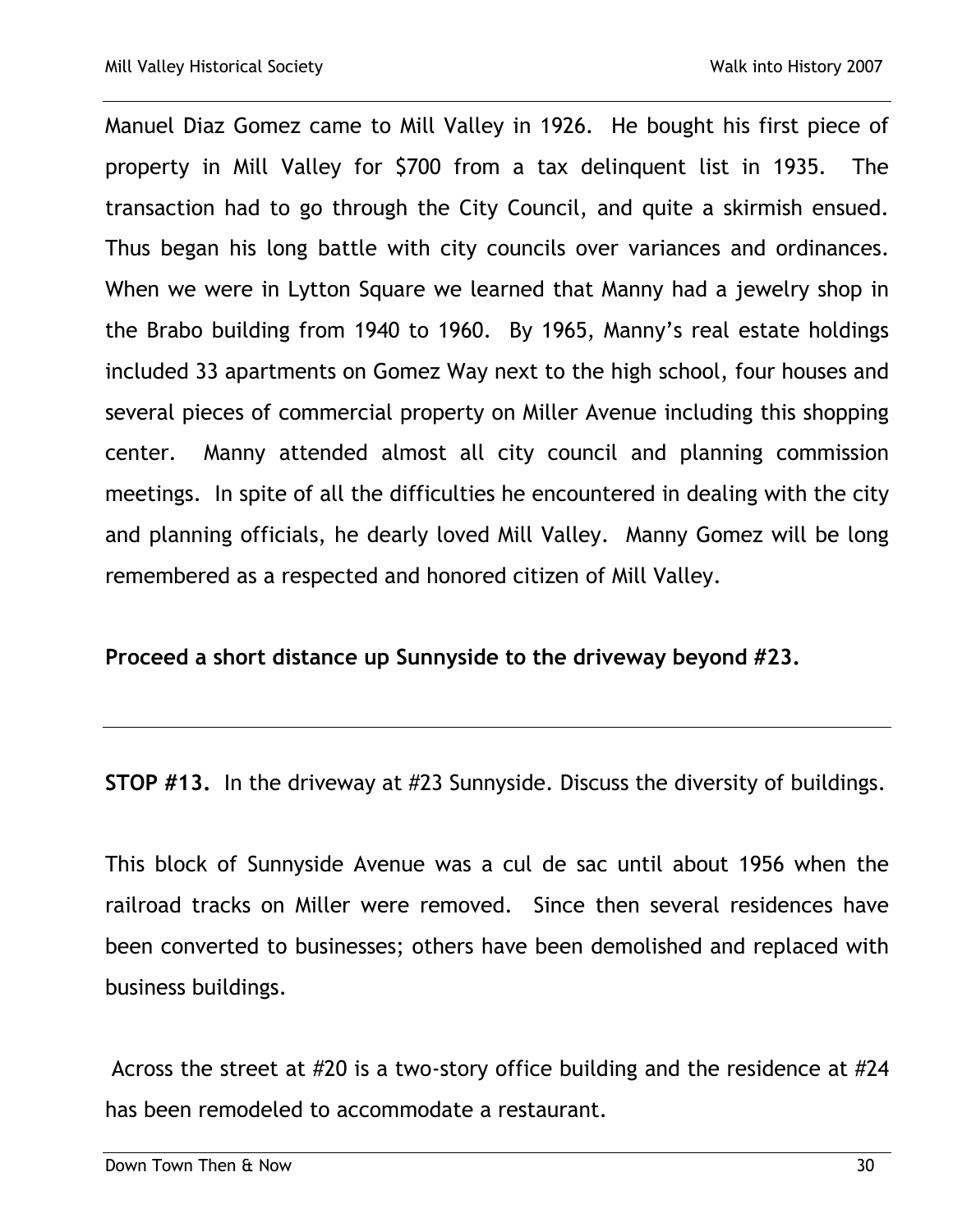On this side of the street are two building complexes with walkways:

El Paseo (vintage 1948) has always had a restaurant, but now has only two shops on Throckmorton, two shops on Sunnyside. Originally there were many more shops in spaces that the restaurant has taken over.

The walkway at #31 Sunnyside (a relatively new development) starts between Toast and Mt. Tam Bikes and leads past several shops and offices to shops on East Blithedale. This property is part of the site of the Felton Volkswagen dealership.

**Proceed to the entrance to the parking lot for Bungalow 44.**

**STOP #14.** At the entrance to the parking lot for Bungalow 44. Discuss two buildings.

1.Westamerica Bank (#64 East Blithedale)

**Dairy products and wood/coal/ice to supermarket to bank:**

The Wood, Coal & Ice Co. and Costa Creamery occupied the parking lot site from 1908 to 1937. These buildings were demolished in 1938 when a Safeway was constructed on the adjacent site. Safeway was the first store in Mill Valley with a free parking lot. It was followed by Golden Valley Market when Safeway built a new store on the corner of Camino Alto and Miller. Since 1980, the site has been occupied by a bank in the building.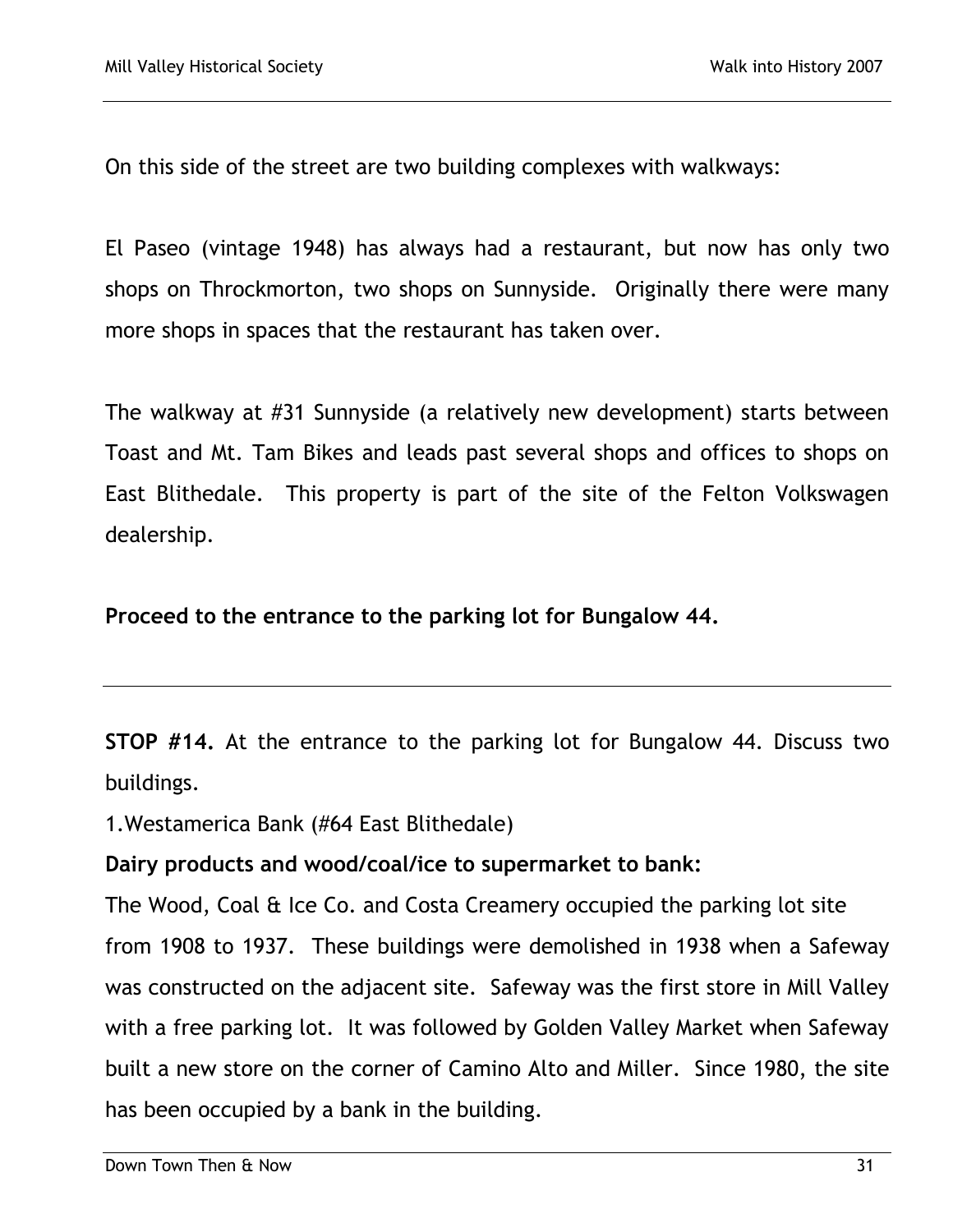## 2.Bungalow 44 (#44 East Blithedale)

## G**asoline service station to restaurants:**

From the 1940s to the 1970s, a service station, first Flying "A" and later Phillips 66, occupied this site. In about 1980, the building was remodeled as a restaurant called the Avenue Grill. Other restaurants followed for shorter tenures than the current Bungalow 44 has experienced.

# **Proceed on Blithedale to the other entrance to parking for Bungalow 44.**

**STOP #15**. At west entrance to the Bungalow 44 parking lot. Discuss three buildings.

## 1. Frank Howard Allen Realtor (#21 to #25).

## **Travel agency and fabric store to real estate office:**

This building was built in 1940 for Small World Travel, a business that lasted until 2005. The Nimble Thimble, a fabric store occupied the west third of the building.

# 2. Four Shops (#11 to #19)

#15 was occupied by Wm. E. Doud & Co. realty for 15 years, Gilmore Photo from 1966 to 1985, and then Romance & Roses (bed and bath shop) and Mill Valley Hat Box, which moved to #118 Throckmorton in 2001. The owner of the building had a health food store at #11 from 1978 to 2001. Stefano had bought the building in 1999 and moved his pizzeria to #11 when the health food store closed.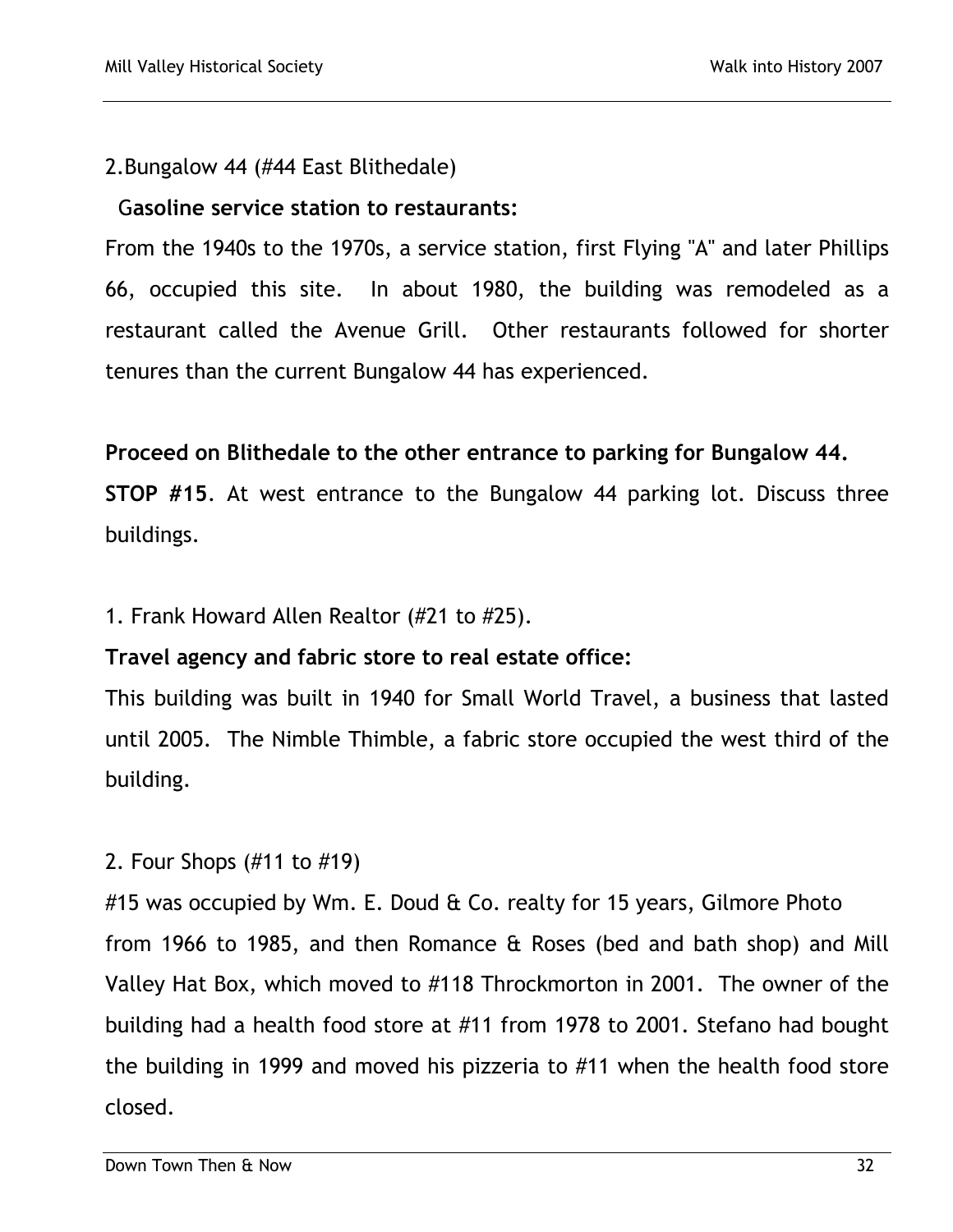## 3.Five shops (#1 to #9)

The original building on this site was a brown shingle house that was moved to the rear of the property at #15 Buena Vista. From 1937 to 1961, this was the site of a Mobil Service Station. Since 1963, hair-cutting businesses under four different ownerships have occupied the building. The present owner is a long time resident of Mill Valley. She grew up on East Blithedale.

#5, #7 and #9 have been occupied by Village Music for more than 46 years. Rock star Elvis Costello writes, "Some of my best discoveries have been made in what may be the greatest record-collector store in the world: Village Music in Mill Valley." The owner, John Goddard, worked in the Village Music store when it was located in the Sequoia Theater building. In 1961 it moved to its present location. In 1968 John Goddard bought the business from Sarah Wilcox who had decided to retire. He recently announced his retirement. Village Music will close in September.

#1 is now occupied by Up to Date - Men's Haircutting. Next-door at #3 is a women's hair cutting salon.

#### Suggestion

Suggest to your group that they might want to visit Village Music after the walk. This may be their last chance to see this amazing store.

## Final Suggestion